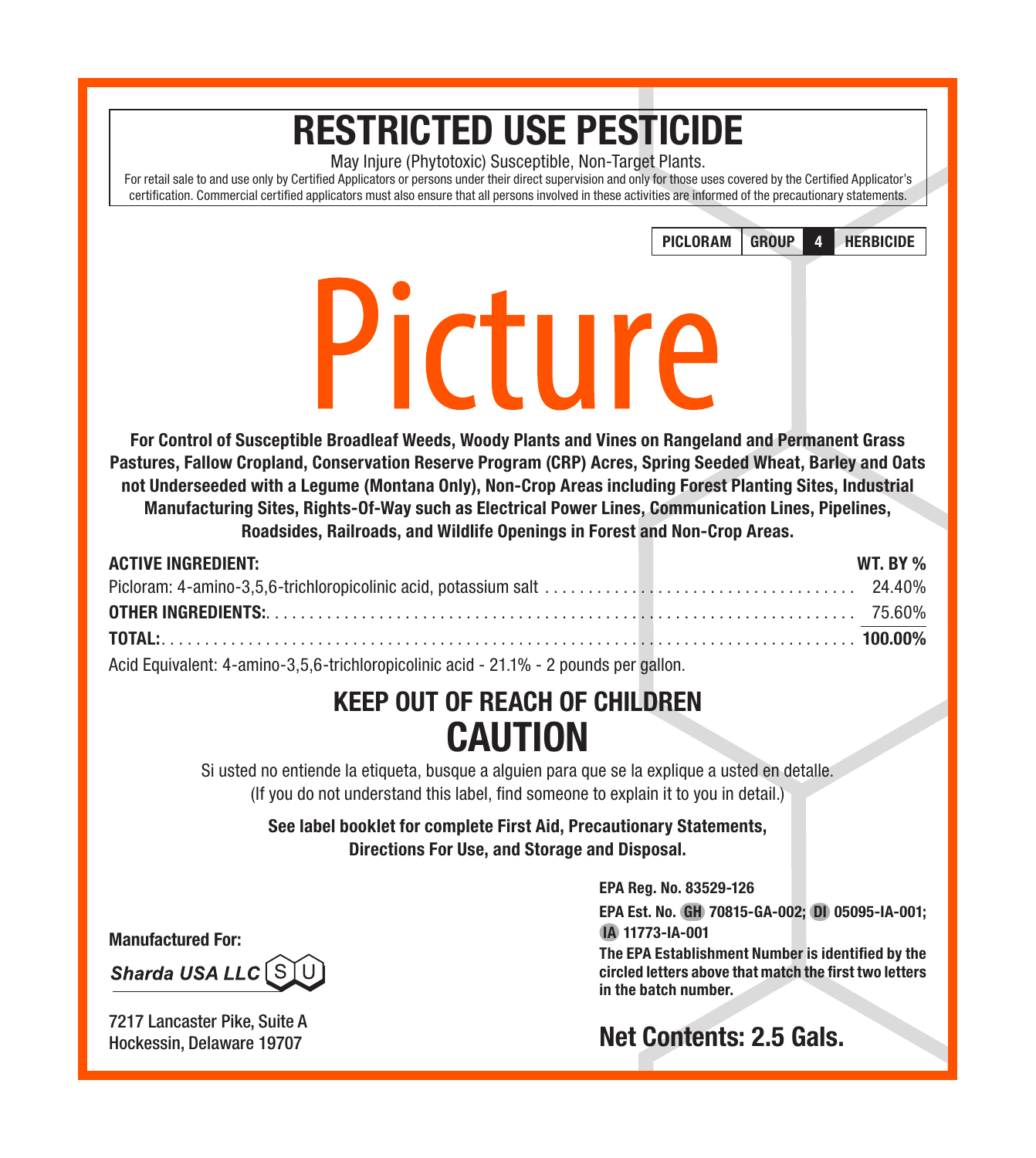|                                                                                                                                                                                                                                                                                            | <b>FIRST AID</b>                                                                                                                                                                                                                            |  |  |  |  |
|--------------------------------------------------------------------------------------------------------------------------------------------------------------------------------------------------------------------------------------------------------------------------------------------|---------------------------------------------------------------------------------------------------------------------------------------------------------------------------------------------------------------------------------------------|--|--|--|--|
| • Immediately call a poison control center or doctor for treatment advice.<br>IF SWALLOWED:<br>. Do not give any liquid to the person.<br>. Do not induce vomiting unless told to do so by a poison control center or doctor.<br>• Do not give anything by mouth to an unconscious person. |                                                                                                                                                                                                                                             |  |  |  |  |
| IF ON SKIN OR CLOTHING:                                                                                                                                                                                                                                                                    | • Take off contaminated clothing.<br>. Rinse skin immediately with plenty of water for 15 - 20 minutes.<br>• Call a poison control center or doctor for treatment advice.                                                                   |  |  |  |  |
| IF IN EYES:                                                                                                                                                                                                                                                                                | . Hold eye open and rinse slowly and gently with water for 15 - 20 minutes.<br>. Remove contact lenses, if present, after the first 5 minutes, then continue rinsing eye.<br>• Call a poison control center or doctor for treatment advice. |  |  |  |  |
| <b>HOTLINE NUMBER</b>                                                                                                                                                                                                                                                                      |                                                                                                                                                                                                                                             |  |  |  |  |
| . .                                                                                                                                                                                                                                                                                        |                                                                                                                                                                                                                                             |  |  |  |  |

Have the product container or label with you when calling a poison control center or doctor or going for treatment. For emergency information concerning this product, call your poison control center at 1-800-222-1222.

### PRECAUTIONARY STATEMENTS

#### HAZARDS TO HUMANS AND DOMESTIC ANIMALS

#### CAUTION

Harmful if swallowed. Harmful if absorbed through skin. Avoid contact with skin, eyes, or clothing. Wash thoroughly with soap and water after handling and before eating, drinking, chewing gum, using tobacco or using the toilet. Prolonged or frequent repeated skin contact may cause allergic skin reactions in some individuals.

#### PERSONAL PROTECTIVE EQUIPMENT (PPE)

#### Applicators and other handlers must wear:

- Long-sleeved shirt and long pants
- Chemical-resistant gloves made of barrier laminate, butyl rubber ≥ 14 mils, nitrile rubber ≥ 14 mils, neoprene rubber ≥ 14 mils, polyvinyl chloride ≥ 14 mils or Viton ≥ 14 mils
- Shoes plus socks

Follow manufacturer's instructions for cleaning/maintaining PPE. If no such instructions for washables exist, use detergent and hot water. Keep and wash PPE separately from other laundry.

#### ENGINEERING CONTROLS STATEMENT

When handlers use closed systems, enclosed cabs, or aircraft in a manner that meets the requirements listed in the Worker Protection Standard (WPS) for agricultural pesticides [40 CFR 170.607(d-f)], the handler PPE requirements may be reduced or modified as specified in the WPS.

#### USER SAFETY RECOMMENDATIONS

#### Users should:

- Wash hands before eating, drinking, chewing gum, using tobacco, or using the toilet.
- Remove clothing/PPE immediately if pesticide gets inside. Then wash thoroughly and put on clean clothing.
- Remove PPE immediately after handling this product. Wash the outside of gloves before removing. As soon as possible, wash thoroughly and change into clean clothing.

#### ENVIRONMENTAL HAZARDS

This pesticide is toxic to some plants at very low concentrations. Non-target plants may be adversely affected if pesticide is allowed to drift from areas of application. Do not apply directly to water, to areas where surface water is present, or to intertidal areas below the mean high-water mark. Do not contaminate water when disposing of equipment washwaters. Do not contaminate water used for irrigation or domestic purposes by cleaning of equipment or disposal of wastes. Do not allow run-off or spray to contaminate wells, irrigation ditches or any body of water used for irrigation or domestic purposes. Do not make application when circumstances favor movement from treatment site.

#### Groundwater Advisory

Picloram is a chemical which can travel (seep or leach) through soil and has the potential to contaminate groundwater which may be used for irrigation and drinking purposes. Users must avoid application of picloram where soils have a rapid to very rapid permeability throughout the profile (such as loamy sand to sand) and the water table of an underlying aquifer is shallow or to soils containing sinkholes over limestone bedrock, severely fractured surfaces, and substrates which would allow direct introduction into an aquifer. Your local agricultural agencies can provide further information on the type of soil in your area and the location of groundwater.

#### Surface Water Advisory

This chemical can contaminate surface water through spray drift. Under some conditions, picloram may also have a high potential for runoff into surface water (primarily via dissolution in runoff water). These include poorly draining or wet soils with readily visible slopes toward adjacent surface waters, frequently flooded areas, areas over-laying extremely shallow ground water, areas with in-field canals or ditches that drain to surface water, areas not separated from adjacent surface waters with vegetated filter strips, and areas over-laying tile drainage systems that drain to surface water.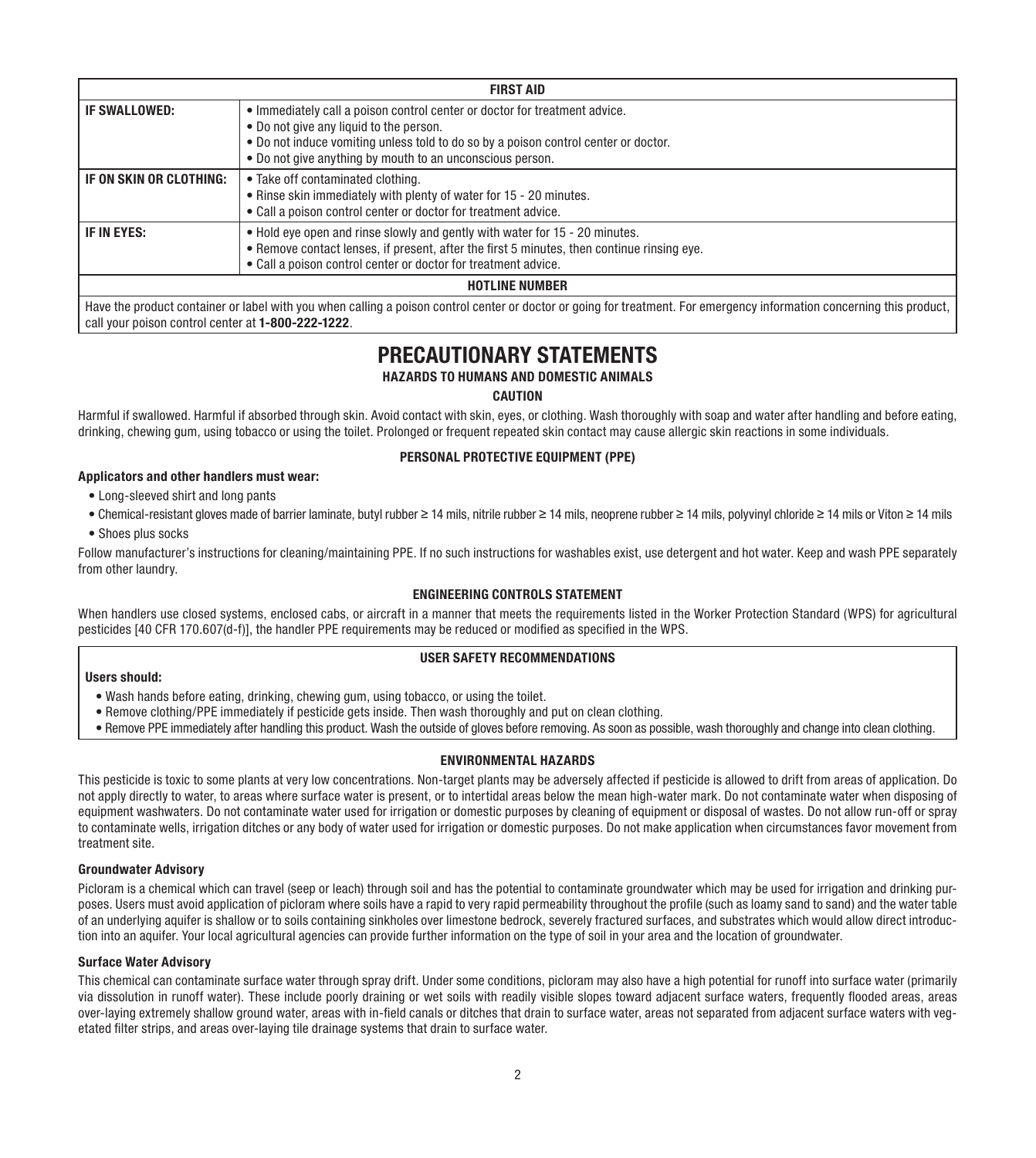## DIRECTIONS FOR USE

#### RESTRICTED USE PESTICIDE

It is a violation of Federal law to use this product in any manner inconsistent with its labeling.

This product can only be used in accordance with the Directions For Use on this label. Do not apply this product in a way that will contact workers or other persons, either directly or through drift. Only protected handlers may be in the area during application. For any requirements specific to your State or Tribe, consult the agency responsible for pesticide requlations. Not for Sale, Distribution, and/or Use in Nassau and Suffolk Counties of New York State.

#### AGRICULTURAL USE REQUIREMENTS

Use this product only in accordance with its labeling and with the Worker Protection Standard, 40 CFR Part 170. This Standard contains requirements for the protection of agricultural workers on farms, forests, nurseries, and greenhouses, and handlers of agricultural pesticides. It contains requirements for training, decontamination, notification, and emergency assistance. It also contains specific instructions and exceptions pertaining to the statements on this label about personal protective equipment (PPE) and restricted-entry interval. The requirements in this box only apply to uses of this product that are covered by the Worker Protection Standard.

Do not enter or allow worker entry into treated areas during the restricted-entry interval (REI) of 12 hours for all crops.

PPE required for early entry to treated areas that is permitted under the Worker Protection Standard and that involves contact with anything that has been treated, such as plants, soil, or water, is:

- Coveralls
- Chemical-resistant gloves made of barrier laminate, butyl rubber ≥ 14 mils, nitrile rubber ≥ 14 mils, neoprene rubber ≥ 14 mils, polyvinyl chloride ≥ 14 mils or Viton ≥ 14 mils
- Shoes plus socks

#### NON-AGRICULTURAL USE REQUIREMENTS

The requirements in this box apply to uses of this product that are NOT within the scope of the Worker Protection Standard for Agricultural Pesticides (40 CFR Part 170). The WPS applies when this product is used to produce agricultural plants on farms, forests, nurseries, or greenhouses.

Entry Restrictions for Non-WPS Uses: For applications on rangeland, permanent grass pastures, and non-cropland, do not enter or allow worker entry into treated areas until sprays have dried, unless applicator and other handler PPE is worn.

#### PRODUCT INFORMATION

Picture is used to control noxious, invasive, or other broadleaf weeds and listed woody plants and vines on rangeland and permanent grass pastures, fallow cropland, Conservation Reserve Program (CRP) acres, spring seeded wheat, barley and oats not underseeded with a legume (Montana Only), non-crop areas including forest planting sites, industrial manufacturing sites, rights-of-way such as electrical power lines, communication lines, pipelines, roadsides, railroads, and wildlife openings in forest and non-crop areas.

#### Precautions:

- To prevent damage to crops and other desirable plants, read and follow all directions and precautions on this label and container before using.
- Grass Tolerance: Picture at rates over 1 quart per acre may suppress certain established grasses, such as bromegrass and blue gramma. However, subsequent grass growth should be improved by release from weed competition.

#### Restrictions:

- Use this product only as specified on this label. Observe any special use and application restrictions and limitations, including method of application and permissible areas of use as promulgated by State or local authorities.
- Colorado Not for sale or use in the San Luis Valley.
- Do not use this product for impregnation of dry fertilizer, unless otherwise specified in use directions.
- Chemigation: Do not apply this product through any type of irrigation system.

#### • Maximum Use Rates:

- o Non-cropland Areas Total use of Picture, including retreatments or spot treatments, must not exceed 1 lb. a.e. picloram (2 quarts) per acre per annual growing season on rights-of-way and other non-crop areas.
- o On forest sites, no more than 1 lb. a.e. picloram (2 quarts) per acre may be applied within a period of 2 annual growing seasons.

#### o Rangeland and Permanent Grass Pastures -

- For control of noxious or invasive weeds as defined by Federal, State, or local authorities, do not apply more than 1 lb. a.e. (2 quarts of Picture) per acre per annual growing season as a broadcast treatment. Spot treatments may be applied at the equivalent broadcast rate of up to 1 lb. a.e. (2 quarts) per acre.
- For control of other broadleaf weeds and woody plants, do not apply more than 0.5 lb. a.e. (1 quart of Picture) per acre per annual growing season. Spot treatments may be applied at an equivalent broadcast rate of up to 1 lb. a.e. (2 quarts) per acre per annual growing season, but not more than 50% of an acre may be treated. Repeat treatments may be applied as necessary, but total use must not exceed the maximum amount specified.

o Fallow Cropland (Not Rotated to Broadleaf Crops) - Do not apply more than 0.25 lb. a.e. picloram (1 pint) per acre as a broadcast treatment per annual growing season.

o Conservation Reserve Program (CRP) for Seeding to Permanent Grasses Only - Do not broadcast apply more than 0.5 lb. a.e. (1 quart) per acre of Picture per annual growing season or apply more than 1 lb. a.e. (2 quarts) per acre per annual growing season as a spot application. To reduce potential damage to subsequent small grain crops, use the lower rate or discontinue the use of **Picture** at least 2 years prior to the seeding of small grain crops. After CRP, do not plant broadleaf crops in treated acres until an adequately sensitive bioassay (such as planting strips of the intended broadleaf crop in the treated area) shows that no detectable picloram is present in the soil.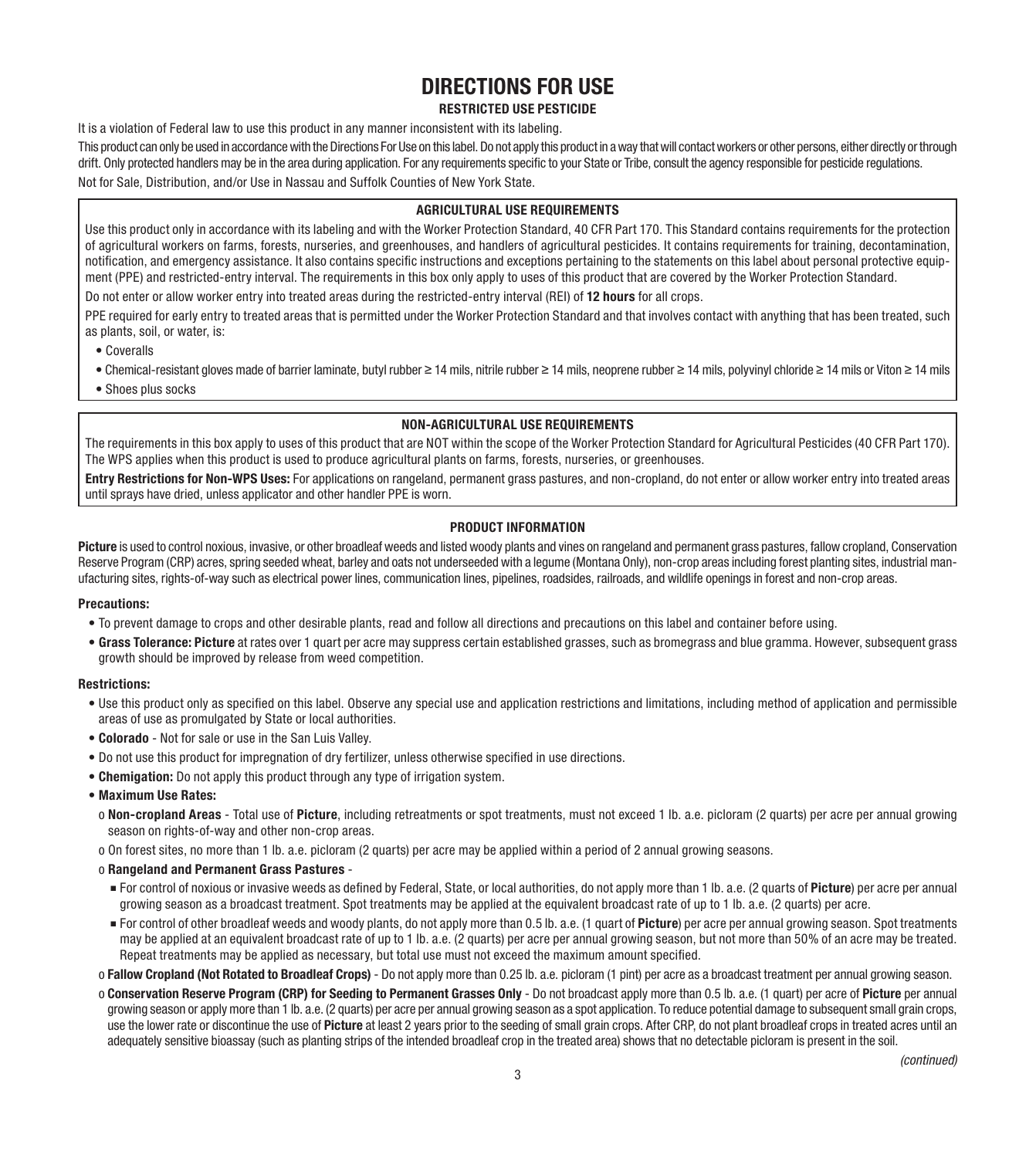- Do not apply to areas that may be rotated to any broadleaf crop.
- Do not use manure from animals grazing treated areas or feeding on treated hay on land used for growing broadleaf crops, ornamentals, orchards or other susceptible, desirable plants. Manure may contain enough picloram to cause injury to susceptible plants.
- Do not use grass or hay from treated areas for composting or mulching of susceptible broadleaf plants or crops.
- Do not transfer livestock from treated grazing areas (or feeding of treated hay) onto sensitive broadleaf crop areas without first allowing 7 days of grazing on an untreated grass pasture (or feeding of untreated hay). Otherwise, urine and manure may contain enough picloram to cause injury to sensitive broadleaf plants.
- Do not contaminate water intended for irrigation or domestic purposes. To avoid injury to crops or other desirable plants, do not treat or allow spray drift or run-off to fall onto banks or bottoms of irrigation ditches, either dry or containing water, or other channels that carry water that may be used for irrigation or domestic purposes.
- Do not use on flood or sub-irrigated land (such as pastures/meadows areas irrigated by periodic flooding or a shallow water table).
- Do not rotate to food or feed crops on treated land if they are not registered for use with picloram until an adequately sensitive bioassay or chemical test shows that no detectable picloram is present in the soil.
- Do not spray if the loss of forage legumes, including clover, cannot be tolerated. Picture may iniure or kill legumes, New legume seedlings may not grow for several years following application of this herbicide.
- Do not apply to snow or frozen ground. Application during very cold (near freezing) weather is not advisable.
- Do not apply Picture on residential or commercial lawns or near ornamental trees and shrubs. Untreated trees can occasionally be affected by root uptake of herbicide through movement into the topsoil or by excretion of the product from the roots of nearby treated trees. Do not apply **Picture** within the root zone of desirable trees unless such injury can be tolerated.
- Do not move treated soil to areas other than sites for which Picture is registered for use. Also, do not use treated soil to grow plants for which use of Picture is not registered until an adequately sensitive bioassay or chemical test shows that no detectable residue of picloram is present in the soil.
- Do not make application when circumstances favor movement from treatment site.
- Do not apply this product through a mist blower.
- Cropland (Spring-Seeded Wheat, Barley and Oats): Do not apply more than 1.5 fluid ounces of Picture per acre during the small grain growing season.
- Grazing Restrictions:
- o Meat animals grazing for up to 2 weeks after treatment must be removed from treated areas 3 days prior to slaughter.
- o Do not graze lactating dairy animals on treated areas within 2 weeks after treatment.
- o When applying more than 0.5 lb. a.e. picloram (1 quart of Picture) per acre, do not cut grass for feed within 2 weeks after treatment. There are no restrictions for rates below 1 quart per acre.
- Grazing Poisonous Plants: Herbicide application may increase palatability of certain poisonous plants. Do not graze treated areas until poisonous plants are dry and no longer palatable to livestock.

#### RESISTANCE MANAGEMENT

Picture contains picloram and is classified in the pyridine carboxylic acid chemical class as a Group 4 herbicide, synthetic auxin. Herbicide resistance is defined as the inherited ability of a plant to survive and reproduce following exposure to a dose of herbicide normally lethal to the wild type. In a plant, resistance may be naturally occurring or induced by such techniques as genetic engineering or selection of variants produced by tissue culture or mutagenesis. Any weed population may contain or develop plants that are naturally resistant to Picture and other Group 4 herbicides. Weed species with acquired resistance to Group 4 herbicides may eventually dominate the weed population if Group 4 herbicides are used repeatedly in the same field or in successive years as the primary method of control for targeted species. This may result in partial or total loss of control of those species by Picture or other Group 4 herbicides.

To delay herbicide resistance, consider the below best practices for resistance management:

- Plant into weed-free fields and keep fields as weed-free as possible.
- To the extent possible, use a diversified approach toward weed management. Whenever possible, incorporate multiple weed-control practices such as mechanical cultivation, biological management practices, and crop rotation.
- Fields with difficult to control weeds must be rotated to crops that allow the use of herbicides with alternative mechanisms of action or different management practices.
- To the extent possible, do not allow weed escapes to produce seeds, roots or tubers. Manage weed seeds at harvest and post-harvest to prevent a buildup of the weed seed-bank.
- Prevent field-to-field and within-field movement of weed seed or vegetative propagules. Thoroughly clean plant residues from equipment before leaving fields.
- Prevent an influx of weeds into the field by managing field borders.
- Identify weeds present in the field through scouting and field history and understand their biology. The weed-control program must consider all of the weeds present.
- Difficult to control weeds may require sequential applications of herbicides with differing mechanisms of action.
- Apply this herbicide at the correct timing and rate needed to control the most difficult weed in the field.
- Use a broad-spectrum soil-applied herbicide with a mechanism of action that differs from this product as a foundation in a weed-control program. Do not use more than 2 applications of this or any other herbicide with the same mechanism of action within a single growing season unless mixed with an herbicide with another mechanism of action with an overlapping spectrum for the difficult-to-control weeds.
- If resistance is suspected, treat weed escapes with an herbicide with a different MOA or use non-chemical methods to remove escapes.
- Monitor treated weed populations for loss of field efficacy.
- Scout field(s) before and after application.
- Report lack of performance to Sharda USA LLC or their representative.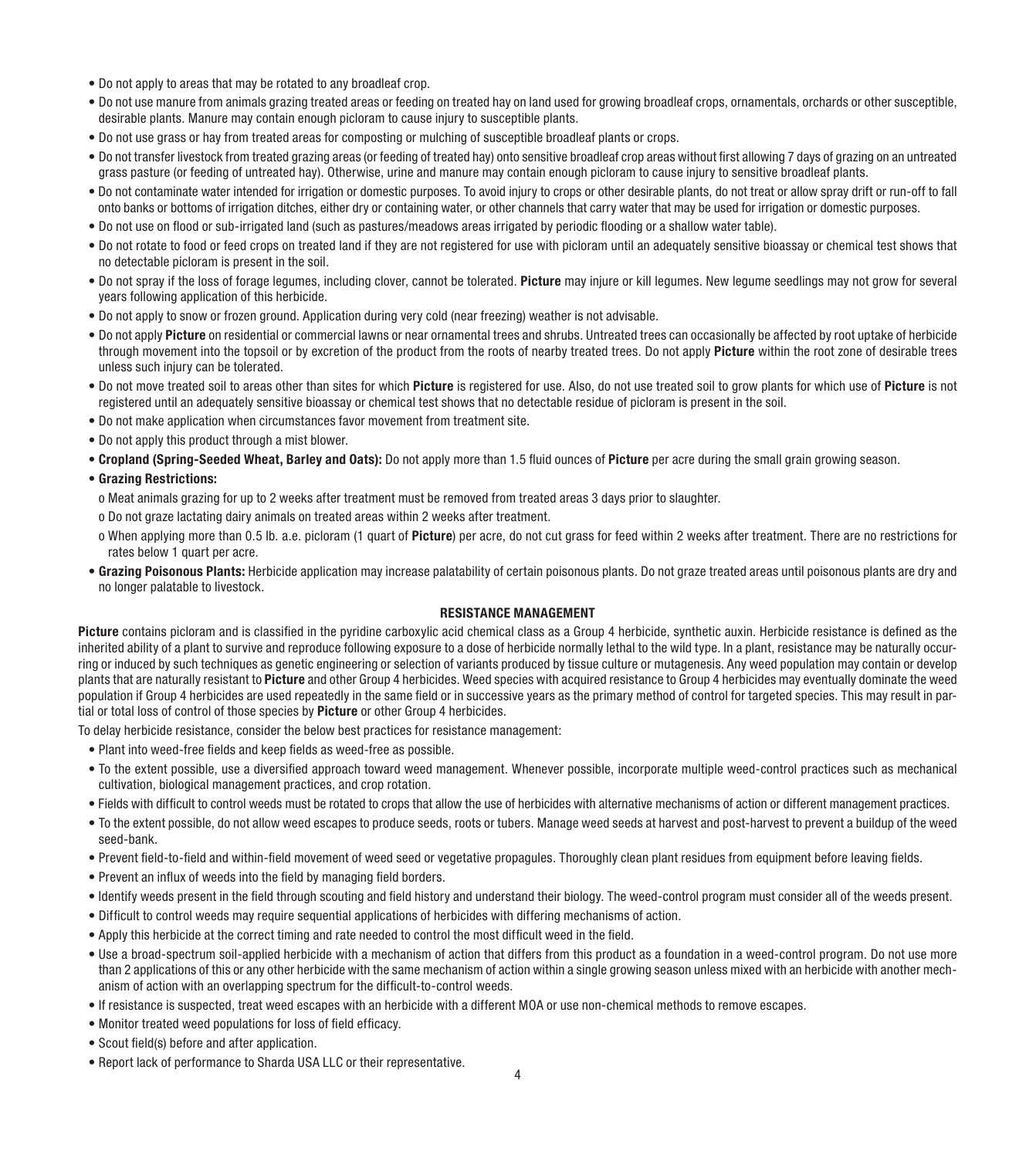Indicators of possible herbicide resistance include: (1) failure to control a weed species normally controlled by the herbicide at the dose applied, especially if control is achieved on adjacent weeds; (2) a spreading patch of non-controlled plants of a particular weed species; (3) surviving plants mixed with controlled individuals of the same species.

Contact your local sales representative, extension agent, or certified crop advisors to find out if suspected resistant weeds to this MOA have been found in your region. If resistant biotypes of target weeds have been reported, use the application rates of this product specified for your local conditions. Tank mix products so that there are multiple effective mechanisms of action for each target weed.

#### SPRAY DRIFT ADVISORIES

Do not apply or otherwise permit Picture or sprays containing Picture to contact crops or other desirable broadleaf plants, including but not limited to alfalfa. beans, grapes, melons, peas, potatoes, safflower, soybeans, sugar beets, sunflower, tobacco, tomatoes, and other vegetable crops, flowers, fruit plants, ornamentals or shade trees or the soil containing roots of nearby valuable plants.

Avoid spray drift. Exposure to very small quantities of spray or drift, which may not be visible, may cause serious injury to susceptible plants during active growth or dormant periods. To minimize spray drift, use low nozzle pressure; apply as a coarse spray; and use nozzles designed for herbicide application that do not produce a fine droplet spray. To aid in further reducing spray drift, a drift control or deposition aid may be used with this product, especially when water alone is used as the carrier. If a drift control aid is used, follow all use recommendations and precautions on the product label. Do not use a thickening agent with Microfoil or Thru-Valve booms, or other systems that cannot accommodate thick sprays.

Ground Equipment: With ground equipment, spray drift can be lessened by keeping the spray boom as low as possible by applying 10 gallons or more of spray per acre. by keeping the operating spray pressures at the manufacturer's recommended minimum pressures for the specific nozzle type used (low pressure nozzles are available from spray equipment manufacturers), and by spraying when the wind velocity is low (follow State regulations). Avoid calm conditions which may be conducive to air inversions. Direct sprays no higher than the tops of target vegetation and keep spray pressures low enough to provide coarse spray droplets to minimize drift. A drift control or deposition aid may be used to further reduce the potential for drift.

Aerial Application: Avoiding spray drift at the application site is the responsibility of the applicator. The interaction of many equipment- and weather-related factors determine the potential for spray drift. The applicator and the grower are responsible for considering all these factors when making decisions. The following drift management requirements must be followed to avoid off-target drift movement from aerial applications:

1. The distance of the outer most operating nozzles on the boom must not exceed 3/4 the length of the wingspan or 90% of rotor width.

2. Nozzles must always point backward parallel with the air stream and never be pointed downwards more than 45 degrees.

Where states have more stringent regulations, they must be observed.

#### THE APPLICATOR IS RESPONSIBLE FOR AVOIDING OFF-SITE SPRAY DRIFT. BE AWARE OF NEARBY NON-TARGET SITES AND ENVIRONMENTAL CONDITIONS.

#### IMPORTANCE OF DROPLET SIZE

An effective way to reduce spray drift is to apply large droplets. Use the largest droplets that provide target pest control. While applying larger droplets will reduce spray drift, the potential for drift will be greater if applications are made improperly or under unfavorable environmental conditions.

#### Controlling Droplet Size - Ground Boom

- Volume Increasing the spray volume so that larger droplets are produced will reduce spray drift. Use the highest practical spray volume for the application. If a greater spray volume is needed, consider using a nozzle with a higher flow rate.
- Pressure Use the lowest spray pressure recommended for the nozzle to produce the target spray volume and droplet size.
- Spray Nozzle Use a spray nozzle that is designed for the intended application. Consider using nozzles designed to reduce drift.

#### Controlling Droplet Size - Aircraft

• Adjust Nozzles - Follow nozzle manufacturers recommendations for setting up nozzles. Generally, to reduce fine droplets, nozzles must be oriented parallel with the airflow in flight.

#### BOOM HEIGHT - Ground Boom

Use the lowest boom height that is compatible with the spray nozzles that will provide uniform coverage. For ground equipment, the boom must remain level with the crop and have minimal bounce.

#### RELEASE HEIGHT - Aircraft

Higher release heights increase the potential for spray drift.

#### SHIELDED SPRAYERS

Shielding the boom or individual nozzles can reduce spray drift. Consider using shielded sprayers. Verify that the shields are not interfering with the uniform deposition of the spray on the target area.

#### TEMPERATURE AND HUMIDITY

When making applications in low relative humidity, set up equipment to produce larger droplets to compensate for evaporation. Droplet evaporation is most severe when conditions are both hot and dry.

#### TEMPERATURE INVERSIONS

Drift potential is high during a temperature inversion. Temperature inversions are characterized by increasing temperature with altitude and are common on nights with limited cloud cover and light to no wind. The presence of an inversion can be indicated by ground fog or by the movement of smoke from a ground source or an aircraft smoke generator. Smoke that layers and moves laterally in a concentrated cloud (under low wind conditions) indicates an inversion, while smoke that moves upward and rapidly dissipates indicates good vertical air mixing. Avoid applications during temperature inversions.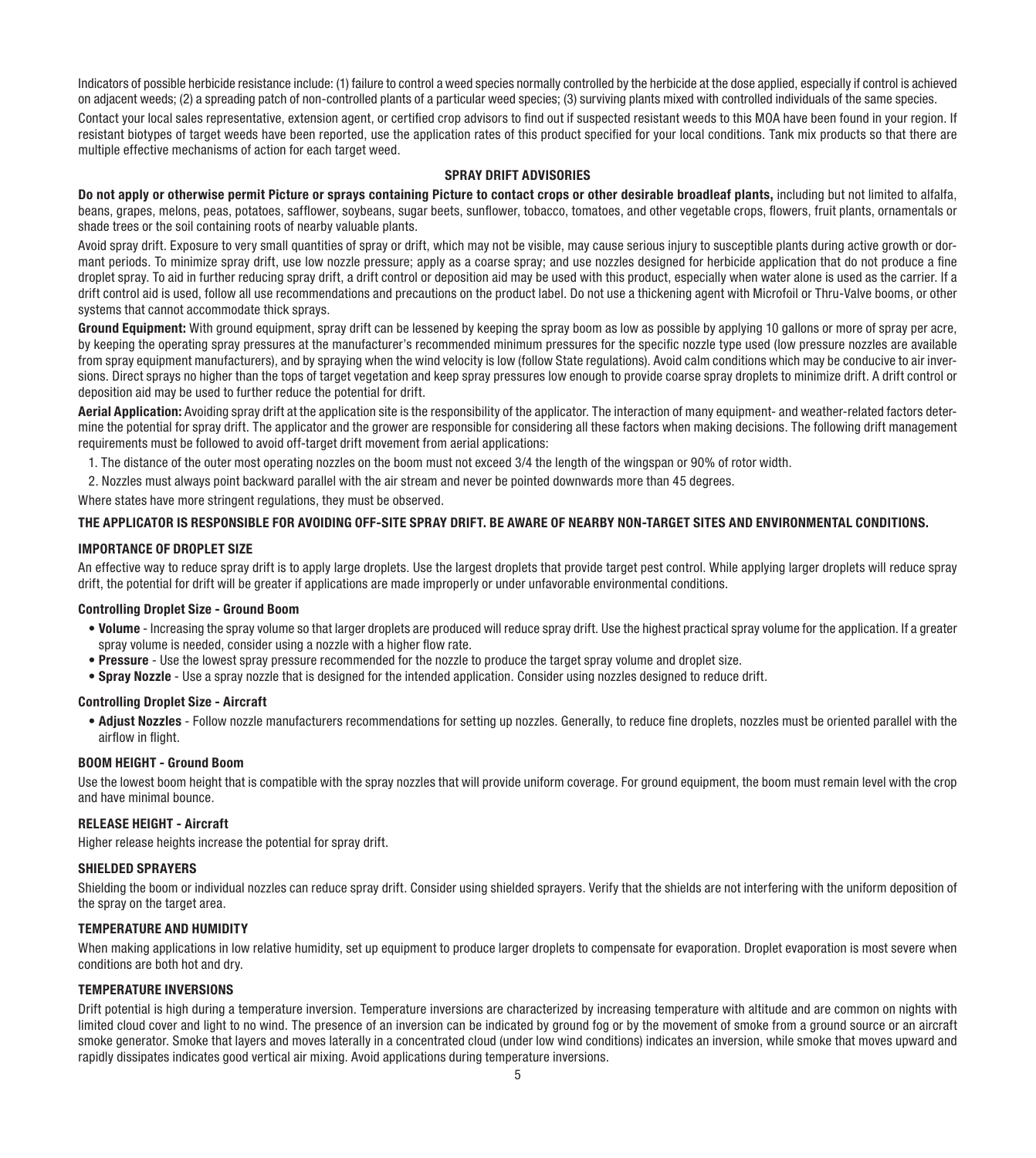#### **WIND**

Drift potential generally increases with wind speed. AVOID APPLICATIONS DURING GUSTY WIND CONDITIONS. Applicators need to be familiar with local wind patterns and terrain that could affect spray drift.

#### SENSITIVE AREAS

Apply the pesticide when the potential for drift to adjacent sensitive areas (e.g., residential areas, bodies of water, known habitat for threatened or endangered species, non-target crops) is minimal (e.g., when wind is blowing away from the sensitive areas).

#### APPLICATION INSTRUCTIONS

#### Ground or Aerial Broadcast

Use Picture as a broadcast treatment by ground or by air to control listed broadleaf weeds and woody plants. Apply Picture as a coarse low-pressure spray at the specified rates in a spray volume of 2 or more gallons per acre by air or 10 or more gallons per acre by ground. For optimal results make ground applications of Picture in 15 or more gals. of total spray mixture per acre. For optimal results from aerial applications, use 5 - 20 gals. per acre of spray mixture.

#### High-Volume Foliar Applications

Spray to thoroughly wet foliage and stems of individual plants. An approved surfactant must be added at the manufacturer's specified rate. Do not apply more than the maximum application rate of Picture specified for a given treatment site.

#### Modified High Volume Applications

For modified high volume leaf-stem treatments of woody brush, mix 1 - 3 gts. of Picture in 100 gals. of water. To control a wider range of plant species, mix 1 - 3 gts. of Picture with triclopyr and dilute to make 100 gals, of spray. Apply after the foliage is well developed and in a manner which thoroughly wets all leaves, stems, and root collars. The amount of spray mixture applied per acre will vary with plant size and density. For optimal results, apply in a total spray volume of 40 - 60 gals. per acre. Do not apply more than the maximum application rate of **Picture** specified for a given treatment site.

#### Spot Treatment

Use application rates specified within this label or specified by your area weed control specialist. Apply in a total spray volume of 20 - 100 gals, per acre. To prevent misapplication, spot treatments must be applied with a calibrated boom or with hand sprayers according to directions provided below. Do not exceed maximum application rates for Picture for a given treatment site. On rangeland and permanent grass pastures, spot treatments may be applied at an equivalent broadcast rate of up to 2 gts. per acre per annual growing season, but not more than 50% of an acre may be treated (unless the target weed is a noxious weed which allows higher broadcast use rates). Repeat treatments may be applied as necessary, but total use must not exceed the maximum amount specified.

Hand-Held Sprayers: Hand-held or backpack sprayers may be used for spot applications of Picture if care is taken to apply the spray uniformly and at a rate equivalent to a broadcast application. Application rates in the table are based on an area of 1,000 sq. ft. Mix the amount of Picture (fl. oz. or ml) corresponding to the desired broadcast rate in 0.5 - 2.5 gals. of water, depending on the spray volume required to treat 1,000 sq. ft. To calculate the amount of Picture required for larger areas, multiply the table value (fl. oz. or ml) by the area to be treated in "thousands" of square feet, e.g., if the area to be treated is 3,500 sq. ft., multiply the table value by 3.5 (calc. 3,500 ÷  $1,000 = 3.5$ ). An area of  $1,000$  sq. ft. is approximately  $10.5$  X  $10.5$  yards (strides) in size.

| Amount of Picture per 1.000 sq. ft. to Equal Specified Broadcast Rate |                          |                      |                                  |                     |                     |
|-----------------------------------------------------------------------|--------------------------|----------------------|----------------------------------|---------------------|---------------------|
| $1/4$ pt./acre                                                        | 1/3 pt./acre             | $1/2$ pt./acre       | 2/3 pt./acre                     | pt./acre            | 1 at./acre          |
| $1/10$ fl. oz. $*$ (2.7 ml)                                           | $1/8$ fl. oz. $(3.6$ ml) | 1/5 fl. oz. (5.4 ml) | $1/4$ fl. oz. $(7.3 \text{ ml})$ | 3/8 fl. oz. (11 ml) | 3/4 fl. oz. (22 ml) |

 $*$  1 fl. oz. = 29.6 (30) ml

#### Special Application Methods

Soil Spot Concentrate: Picture may be applied undiluted as a spot concentrate application to control ashe juniper, eastern redcedar and eastern persimmon (refer to the specific use directions for these plant species under the RANGELAND AND PERMANENT GRASS PASTURE section of this label). Applications must precede periods of expected rainfall. Apply directly to the soil within the dripline and on the upslope side of the tree. For best results, apply to trees under 12 ft. in height.

#### Broadcast Cut Stubble Treatment

To prevent re-sprouting of susceptible woody species after mowing or hand cutting on non-crop areas and rights-of-way, use Picture at the rate of 2 qts. per acre in 15 or more gals. of a water spray mixture. Best results may be obtained when applications are made before or during periods of active root growth. Applications must not be made when the soil is frozen or covered by snow or standing water. Make applications soon after cutting, before sprouting of woody species has occurred. For best results, use the Brown Brush Monitor for this type of application.

Special Ground Sprayer Equipment: To control annual and perennial weed species using special low-volume, minimum drift equipment such as the hooded Forage Chemical Mower, apply 1 - 2 pts. of Picture in total volumes ranging from 1 gal. to 5 gals. per acre in water alone or as an oil-water emulsion at a 1:5 and 1:4 oil-to-water ratio for a 1 gal. and 5 gals. per acre solutions, respectively.

#### MIXING PROCEDURES

It is the pesticide user's responsibility to ensure that all products are registered for the intended use. Read and follow the applicable restrictions and limitations and directions for use on all product labels involved in tank mixing. Users must follow the most restrictive directions for use and precautionary statements of each product in the tank mixture.

Mix the required amount of Picture in water and apply as a coarse, low-pressure spray using ground equipment or aircraft. Use enough spray volume to provide uniform coverage of the weeds.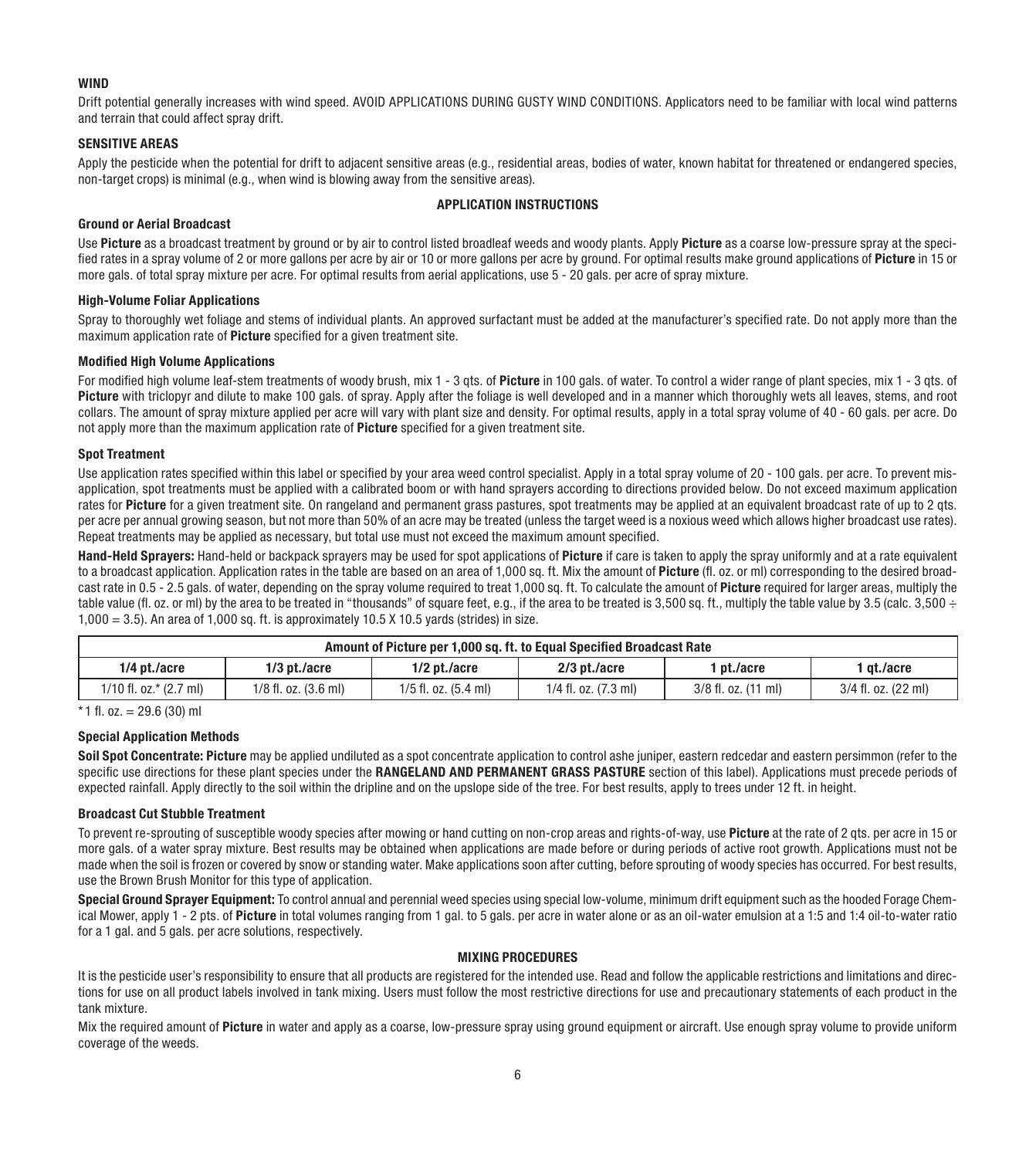#### Use with Surfactants

Under certain conditions, such as drought or dusty plant surfaces, the addition of a surfactant may improve efficacy. However, if foliar burn occurs too rapidly, translocation of Picture will be impaired and control of perennial weeds, such as field bindweed, may be reduced.

#### Mixing with Water

To prepare the spray, add about half the desired amount of water in the spray tank. Then with agitation, add the specified amount of Picture and other registered tank mix herbicides. Finally, with continued agitation, add the rest of the water and additives such as surfactants or drift control and deposition aids.

#### Mixing Oil-Water Emulsions (Ground and Aerial Applications)

For aerial application, add oil to the total spray mix at the ratio of 1 part oil to 5 parts water (1:5 ratio). For ground application, add oil to the spray mix at a rate of 5 - 10% of the total mix. Do not use more than 1 gal. of oil per acre for aerial or ground application. Use agricultural spray emulsifiers such as Sponto 712 or Triton X-100 according to mixing instructions given below.

#### Batch Mixing Instructions

With continuous, vigorous agitation:

- 1. Add half the amount of water to be used to the spray tank.
- 2. Add the required amount of Picture in combination with water-soluble products that contain triclopyr, aminopyralid-potassium + clopyralid or 2.4-D, dimethylamine salt.
- 3. With continued, vigorous agitation, slowly add a premix of oil, emulsifier and oil soluble herbicides that contain active ingredients such as triclopyr or a 2,4-D ester as required. Note: Do not add water or mixtures containing water to the premix or oil soluble herbicide since a thick "invert" (water in oil) emulsion may be formed that will be difficult to break. An invert emulsion will also form if the premix is added to the mixing tank before the addition of water.
- 4. Finish filling the spray tank and maintain sufficient agitation to ensure uniformity of the spray mixture during application.

#### Invert Emulsions (Non-Food Crop Use Only)

Picture may be applied with an approved inverting agent to provide a thick invert water-in-oil spray emulsion designed to minimize spray drift. Consult use directions on the label for inverting agent. Invert emulsions may be used only for non-food uses. Where root-suckering species such as sumac, sassafras, locust, and black gum predominate, mix the inverting agent as directed by its use directions plus 1.5 qts. of Picture with 9 gals. of water for each acre to be sprayed. Where harder-to-control species such as red maple, elm, or oaks are present, mix 5 - 6 gals. of the inverting agent as directed by its use directions plus 1 - 2 gts. of Picture with 15 - 18 gals. of water for each acre to be sprayed.

#### Mixing With Sprayable Liquid Fertilizer Solutions

Picture is compatible with most non-pressurized liquid fertilizer solutions; however, a compatibility test (iar test) must be made prior to mixing. Jar tests are particularly important when a new batch of fertilizer or pesticide is used, when water sources change, or when tank mixture ingredients or concentrations are changed. Compatibility may be determined by mixing the spray components in the desired order and proportions in a clear glass jar before large scale mixing of spray components in the spray tank. Note: The lower the temperature of the liquid fertilizer, the greater the likelihood mixing problems. Use of a compatibility aid such as Unite or Compex may help obtain and maintain a uniform spray solution during mixing and application. Compatibility is best with straight liquid nitrogen fertilizer solutions. Mixing with N-P-K fertilizer solutions or suspensions is more difficult and must not be attempted without first conducting a successful jar test. Agitation in the spray tank must be vigorous to be comparable with jar test agitation. For best results, liquid fertilizer rates must not exceed 50% of the total spray volume. Premix Picture with water and add to the liquid fertilizer/ water mixture while agitating contents of the spray tank. Apply the spray the same day it is prepared while maintaining continuous agitation. Rinse spray tank thoroughly after use. Note: Foliar applied liquid fertilizers used as carrier for Picture can cause yellowing or leaf burn of grass foliage.

#### Tank Mixing

Picture may be applied in tank mix combination with labeled rates of 2.4-D or other products provided (1) the tank mix product is labeled for the timing and method of application for the use site to be treated; and (2) tank mixing is not prohibited by the label of the tank mix product.

#### Tank Mixing Precautions:

- Read carefully and follow all applicable use directions, precautions, and limitations on the respective product labels.
- Do not exceed specified application rates. If products containing the same active ingredient are tank mixed, do not exceed the maximum allowable active ingredient use rates.
- For products packaged in water soluble packaging, do not tank mix with products containing boron or mix in equipment previously used to apply a product mixture containing boron unless the tank and spray equipment has been adequately cleaned (see Sprayer Clean-Out below).
- For direct injection or other spray equipment where the product formulations will be mixed in undiluted form, special care must be taken to ensure tank mix compatibility. Note: Undiluted Picture can be incompatible with certain amine formulations of 2,4-D. This incompatibility can usually be overcome by diluting 1 or both products with 50% water prior to mixing.
- Always perform a (jar) test to ensure the compatibility of products to be used in tank mixture.

Compatibility Testing: A jar test must be performed prior to tank mixing to ensure compatibility of Picture and other pesticides or carriers. Use a clear glass jar with lid and mix the tank mix ingredients in their relative proportions. The tank mixture is compatible if the materials mix readily when the jar is inverted several times. The mixture must remain stable after standing for 30 minutes or, if separation occurs, should readily mix if agitated. An incompatible mixture is indicated by separation into distinct layers which do not readily remix when agitated and/or the presence of flakes, precipitates, gels, or heavy oily film on the jar. Do not use spray equipment used to apply Picture for other applications to land planted to, or to be planted to susceptible crops or desirable sensitive plants, unless it has been determined that all phytotoxic residue of this herbicide has been removed by thorough cleaning of equipment. Local conditions may affect the use of herbicides. State agricultural experiment stations or extension service weed specialists in many states issue instructions to fit local conditions. Be sure that use of this product conforms to all applicable regulations.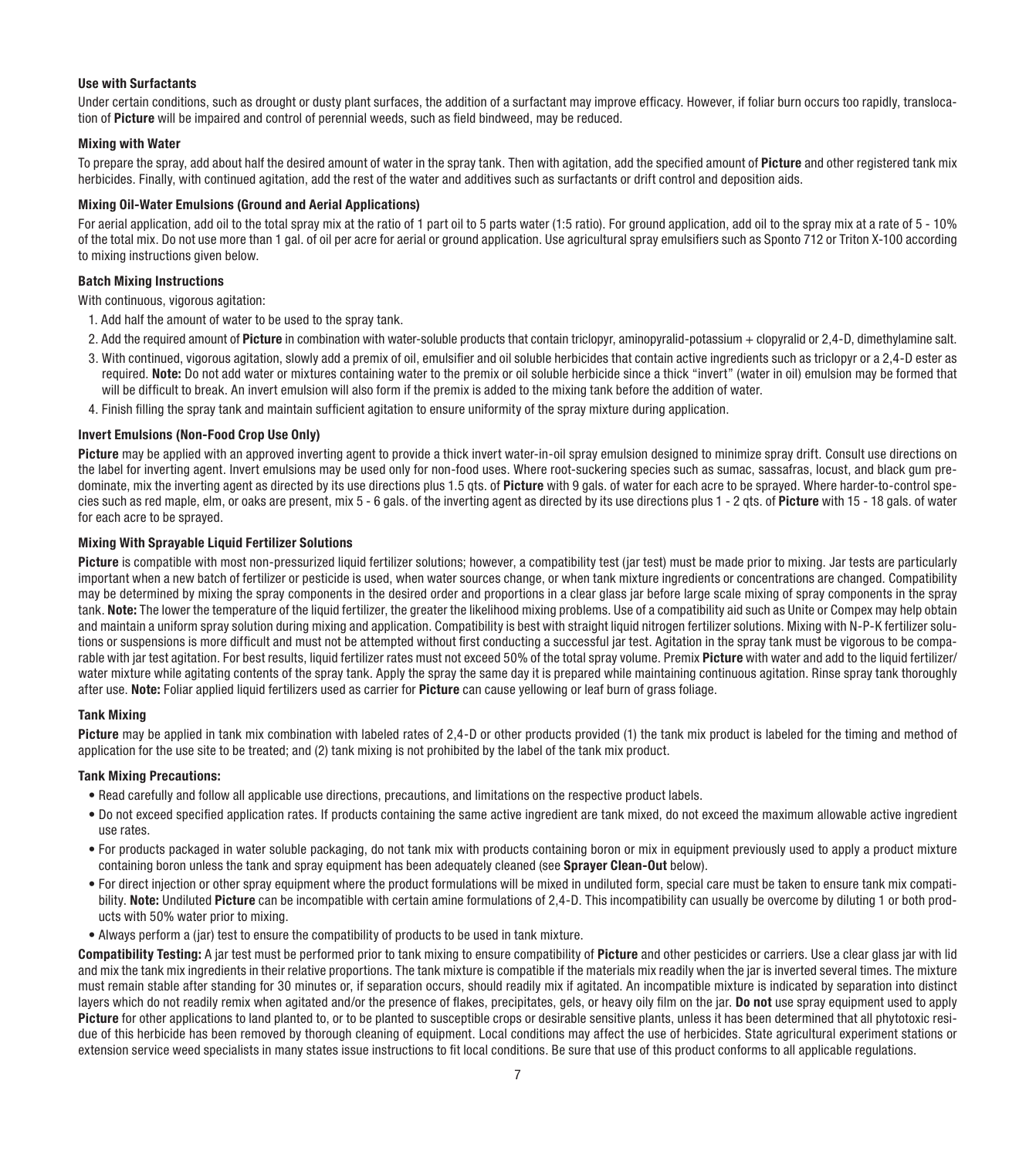#### Sprayer Clean-Out

To avoid injury to desirable plants, equipment used to apply Picture must be thoroughly cleaned before reusing to apply any other chemicals.

- 1. Rinse and flush application equipment thoroughly after use. Dispose of rinse water resulting from the use of this product on site or at an approved waste disposal facility.
- 2. Rinse a second time, adding 1 qt. of household ammonia for every 25 gals. of water. Circulate the solution through the entire system so that all internal surfaces are contacted (15 - 20 minutes). Let the solution stand for several hours, preferably overnight.
- 3. Flush the solution out the spray tank through the boom.
- 4. Rinse the system twice with clean water, recirculating and draining each time.
- 5. Nozzles and screens must be removed and cleaned separately.

#### WEEDS CONTROLLED

| <b>Broadleaf Weeds - Annual</b>    |                       |                                   |                        |  |
|------------------------------------|-----------------------|-----------------------------------|------------------------|--|
| <b>Bitterweed</b>                  | Croton                | Mayweed                           | <b>Russian Thistle</b> |  |
| <b>Bouncing Bet</b>                | Crupina, Common       | Mustard, Wild                     | Smartweed              |  |
| Broomweed, Annual                  | Fleabane              | Pennycress                        | Sneezeweed, Bitter     |  |
| Buckwheat, Wild                    | Henbane, Black        | Pigweed                           | Starthistle, Iberian   |  |
| <b>Buffalobur</b>                  | Horseweed             | Ragweed, Bur                      | Starthistle, Purple    |  |
| <b>Bursage</b>                     | Knapweed, Diffuse     | Ragweed, Common                   | Starthistle, Yellow    |  |
| Camphorweed                        | Lambsquarters         | Ragweed, Lanceleaf                | Sunflower              |  |
| Chicory                            | Lettuce, Prickly      | Ragweed, Western                  | Thistle, Distaff       |  |
| Cocklebur                          | Marshelder (Sumpweed) |                                   |                        |  |
|                                    |                       | <b>Broadleaf Weeds - Biennial</b> |                        |  |
| Carrot, Wild                       | Parsnip, Wild         | Thistle, Artichoke                | Thistle, Musk          |  |
| Fleabane                           | Ragwort, Tansy        | Thistle, Bull                     | Thistle, Plumeless     |  |
| Henbane, Black                     | Sage Mediterranean    | Thistle, Italian                  | Thistle, Scotch        |  |
| Mullein                            |                       |                                   |                        |  |
| <b>Broadleaf Weeds - Perennial</b> |                       |                                   |                        |  |
| Bindweed, Field                    | Goldaster, Narrowleaf | Larkspur, Geyer                   | Skeletonweed, Rush     |  |
| <b>Bullnettle</b>                  | Goldenrod, Common     | Larkspur, Plains                  | Snakeweed, Broom       |  |
| <b>Burroweed</b>                   | Goldenweed, Drummond  | Larkspur, Tall                    | Sowthistle, Perennial  |  |
| Cactus sp.                         | Groundsel             | Licorice, Wild                    | Spurge, Leafy          |  |
| Cactus, Cholla                     | Horsenettle, Carolina | Locoweeds                         | St. Johnswort          |  |
| Cinquefoil, Sulfur                 | Horsenettle, Western  | Loco, Woolly                      | Tasajillo              |  |
| Clover                             | Horsenettle, White    | Loco, Wooten (Garbancillo)        | Thistle, Canada        |  |
| Coneflower, Upright Prairie        | Ironweed              | Lupines                           | Thistle, Wavy Leaf     |  |
| Daisy, Ox-Eye                      | Knapweed, Meadow      | Milkweed                          | Toadflax, Dalmatian    |  |
| Dock, Curly                        | Knapweed, Russian     | Nightshade, Silverleaf            | Toadflax, Yellow       |  |
| Garbancillo (Wooten Loco)          | Knapweed, Spotted     | Pricklypear, Plains               | Yankeeweed             |  |
| Goldaster, Gray                    | Knapweed, Squarrose   | Pricklypear, Lindheimer           |                        |  |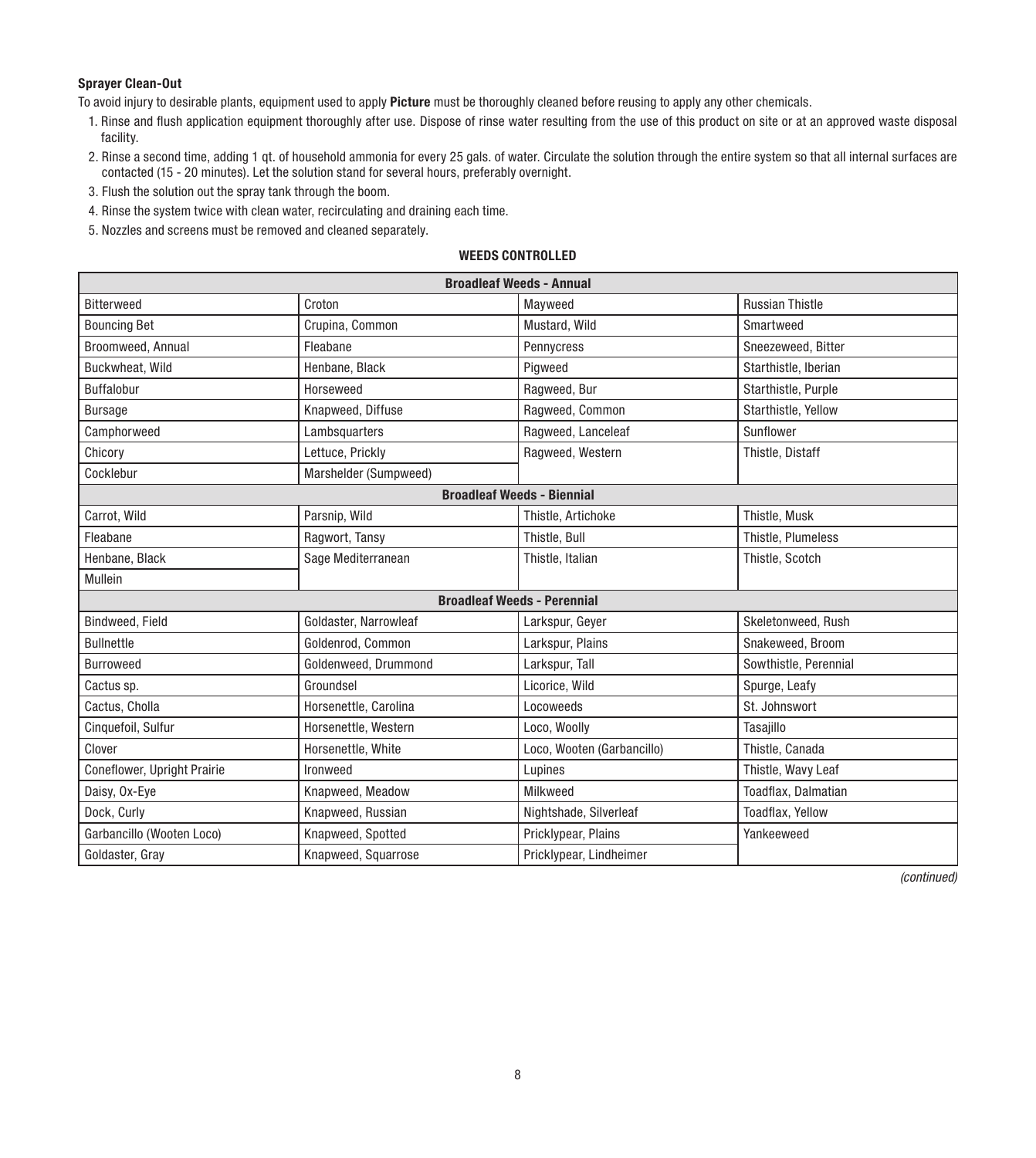#### WEEDS CONTROLLED *(continued)*

| <b>Woody Plants and Vines</b> |                             |                      |                     |  |
|-------------------------------|-----------------------------|----------------------|---------------------|--|
| Acacia, Blackbrush            | Fir spp.                    | Locust               | Rose, Macartney     |  |
| Acacia, Catclaw               | Gorse                       | Maple spp.           | Rose, Multiflora    |  |
| Acacia, Twisted               | Granjeno                    | Mesquite             | Sagebrush, Fringed  |  |
| Aspen                         | Guajillo                    | Oak spp.             | Salmonberry         |  |
| Blackberry                    | Guava                       | Oak, Live            | Sassafras           |  |
| Broom, Scotch                 | Gums                        | Oak. Poison          | Sourwood            |  |
| Buttonbush                    | Haw                         | Persimmon            | Spruce              |  |
| Cactus spp.                   | Hemlock                     | Pine                 | Sumac               |  |
| Camelthorn                    | Hickory                     | Poplar spp.          | Tallowtree, Chinese |  |
| Cedars (Juniper)              | Huisache (Suppression Only) | Pine, Pinyon         | Trumpetcreeper      |  |
| Chaparral spp.                | Junipers/Cedars             | Plum, Java           | Willows             |  |
| Dogwood                       | Lantana                     | Rabbitbrush, Douglas | Wormwood, Absinthe  |  |
| Douglas Fir                   |                             |                      |                     |  |

#### NON-CROPLAND AREAS

Use Picture to control susceptible broadleaf weeds and woody plants on non-cropland areas such as roadsides or other rights-of-way, fence rows, and around farm buildings. Up to 2 gts. of Picture per acre may be applied. For general non-crop weed and brush control, refer to the RANGELAND AND PERMANENT GRASS PASTURES section for specific target weed or woody plant species treatment instructions. See specific use directions for Forest Site Preparation below.

#### Broadcast Treatments for Forest Site Preparation (Not for Conifer Release)

For broadcast applications, apply the specified rate of Picture in a total spray volume of 5 - 25 gals. per acre by air or 10 - 100 gals. per acre by ground. Use spray volumes sufficient to provide thorough coverage of treated foliage. Use application systems designed to prevent spray drift to off-target sites. Nozzles or additives that produce larger droplets may require higher spray volumes to provide adequate coverage.

Southern States (Alabama, Arkansas, Delaware, Georgia, Louisiana, Maryland, Mississippi, North Carolina, Oklahoma, South Carolina, Tennessee, Texas, and Virginia): To control susceptible woody plants and broadleaf weeds, apply Picture at a rate of 2 qts. per acre.

- To broaden the spectrum of woody plants and broadleaf weeds controlled, apply 2 qts. per acre of Picture in tank mix combination with triclopyr.
- Where grass control is desired, Picture, alone or in combination with triclopyr, may be tank mixed with glyphosate or imazapyr.
- Susceptible woody plants, broadleaf weeds and grasses may also be controlled using a tank mix of 2 qts. per acre of Picture with glyphosate or imazapyr. When applying tank mixes, follow use directions and precautions on each product label.

In Western, Northeastern, and North Central and Lake States (States Not Listed Above As Southern States): To control susceptible woody plants and broadleaf weeds, apply **Picture** at a rate of 1 - 2 gts, per acre.

- To broaden the spectrum of woody plants and broadleaf weeds controlled, apply 1 2 qts. per acre of Picture in tank mix combination with triclopyr.
- Where grass control is also desired, Picture, alone or in tank mix combination with triclopyr may be applied with glyphosate, sulfometuron, a combination of glyphosate + sulfometuron, or imazapyr. When applying tank mixes, follow the use directions and precautions on each product label.

#### RANGELAND AND PERMANENT GRASS PASTURES

Use Picture on rangeland and permanent grass pastures to control susceptible broadleaf weeds and woody plants including those shown in the following tables. Many annual weeds at the seedling stage can be controlled at the rate of 1 pt. per acre. Where a rate range is specified, choose the higher rate for dense weed infestations, and for more dependable, longer lasting control. Lower rates will perform best when applied under favorable conditions and at the optimum growth stage, but may provide a lower level of control and require retreatment. For best results, treat when weeds are small and actively growing in the spring before full-bloom, however, certain weeds may also be treated in late summer to fall. Treatments during full-bloom or seed stage of some weeds may not provide acceptable control.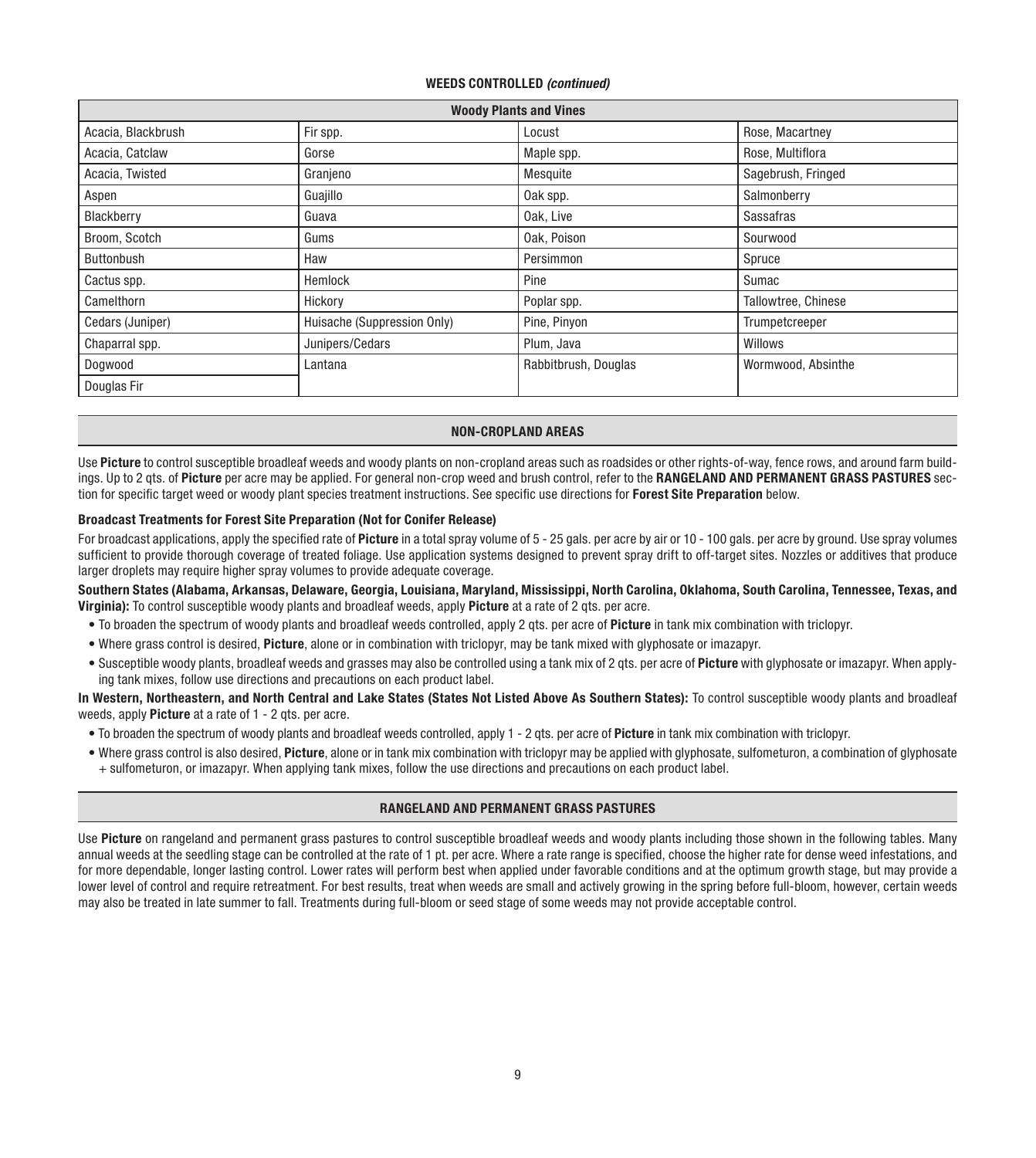#### Table 1: Rate Instructions for Noxious, Invasive, or Other Weed Species Predominant in the Plains and Northern States.

| <b>Annual and Biennial Weeds</b>                                                                                                           |                                                     |                                                                                                                                                                                                                                                                                                   |  |
|--------------------------------------------------------------------------------------------------------------------------------------------|-----------------------------------------------------|---------------------------------------------------------------------------------------------------------------------------------------------------------------------------------------------------------------------------------------------------------------------------------------------------|--|
| <b>Weed Species</b>                                                                                                                        | <b>Broadcast Application</b><br>(Rate/Acre)         | <b>Specific Use Directions</b>                                                                                                                                                                                                                                                                    |  |
| Bursage (Bur Ragweed)<br>Crupina, Common<br>Henbane, Black Horseweed<br>Starthistle, Iberian<br>Starthistle, Purple<br>Starthistle, Yellow | 1 to 2 pts. Picture                                 | Apply when there is adequate soil moisture and weeds are actively growing.                                                                                                                                                                                                                        |  |
| <b>Thistles</b>                                                                                                                            | Fall: 1/2 to 3/4 pt. Picture                        | General: Apply at the rosette stage before bolting in the spring or in the fall prior to soil freeze up.                                                                                                                                                                                          |  |
| Including: Bull, Distaff, Italian,<br>Musk, Plumeless, and Scotch                                                                          | Spring: 1/2 to 3/4 pt. Picture<br>$+1$ lb. ae 2.4-D | <b>Distaff Thistle:</b> Apply at rosette stage in spring only.<br><b>Bolted Musk Thistle:</b> Apply before flowering at the rate of $3/4$ - 1 pt. of Picture + 1 lb. ae of<br>2.4-D per acre.                                                                                                     |  |
| Mullein, Common                                                                                                                            | 1 to 1.5 pts. Picture<br>$+1$ lb. ae 2,4-D          | Apply at the rosette stage with surfactant and use at least 30 gals, per acre of water carrier.                                                                                                                                                                                                   |  |
|                                                                                                                                            |                                                     | <b>Perennial Weeds</b>                                                                                                                                                                                                                                                                            |  |
| <b>Weed Species</b>                                                                                                                        | <b>Broadcast Application</b><br>(Rate/Acre)         | <b>Specific Use Directions</b>                                                                                                                                                                                                                                                                    |  |
| Pricklypear, Plains                                                                                                                        | 1/2 to 1 pt. Picture                                | Apply at peak of flowering. Use of an oil-water emulsion spray mixture may improve control.<br>Lower rate will provide partial control (stand reduction) and high rate more complete control.<br>Treatment response is slow and may continue for 2 years or longer.                               |  |
| Sagebrush, Fringed                                                                                                                         | 1/2 to 1 pt. Picture<br>$+1$ lb. ae 2.4-D ester     | Apply after seed stalk elongation and early flowering and throughout the summer if growing<br>conditions are favorable.                                                                                                                                                                           |  |
| Cinquefoil, Sulfur                                                                                                                         | 1 pt. Picture                                       | General: Apply when weeds are actively growing.                                                                                                                                                                                                                                                   |  |
| Larkspur, Geyer<br>Larkspur, Plains                                                                                                        |                                                     | Sulfur Cinquefoil: Apply during active growth or fall regrowth.                                                                                                                                                                                                                                   |  |
| Locoweeds<br>Snakeweed, Broom                                                                                                              |                                                     | Geyer Larkspur: Apply when plant is actively growing between rosette stage and flower bud<br>formation.                                                                                                                                                                                           |  |
|                                                                                                                                            |                                                     | <b>Locoweeds:</b> Apply from early bud to early bloom stage. Refer to the <b>Restrictions</b> within the<br><b>PRODUCT INFORMATION</b> section for a note on grazing treated poisonous plants.                                                                                                    |  |
|                                                                                                                                            |                                                     | Broom Snakeweed: Apply during active growth between full-leaf to early-bloom stage.                                                                                                                                                                                                               |  |
| Burrowed<br>Daisy, Ox-Eye<br>Goldenrod, Common                                                                                             | 1 to 2 pts. Picture                                 | General: Apply during active growth prior to bud stage. Lower rates in rate range may require<br>annual spot treatments. Control with lower rates may be improved by tank mixing with 1 lb. ae<br>per acre of 2,4-D.                                                                              |  |
| Knapweed, Diffuse<br>Knapweed, Meadow<br>Knapweed, Spotted                                                                                 |                                                     | <b>Diffuse or Spotted Knapweed:</b> Optimum time for application is from rosette to mid-bolting<br>stage or when applied to fall regrowth. Under favorable growing conditions, application in<br>summer can be effective if higher application volumes are used.                                  |  |
| Knapweed, Squarrose<br>Rabbitbrush, Douglas<br>Sage, Mediterranean<br>Thistle, Artichoke                                                   |                                                     | Thistle (Canada and Wavy Leaf): Apply when most basal leaves have emerged, but before bud<br>stage, or apply to regrowth in the fall. Apply rates less than 1.5 pts. per acre only under favorable<br>conditions and in combination with 1 lb. ae per acre of 2,4-D. Retreatment may be required. |  |
| Thistle, Canada                                                                                                                            |                                                     | Absinth Wormwood: Apply in spring or early summer when plants are actively growing.                                                                                                                                                                                                               |  |
| Thistle, Wavy Leaf<br>Wormwood, Absinth                                                                                                    |                                                     | <b>Oxeye Daisy:</b> Use 1.5 - 2 pts. per acre with at least 30 gals. per acre of water.                                                                                                                                                                                                           |  |
| Licorice, Wild                                                                                                                             | 2 pts. Picture                                      | Wild Licorice: Apply at bloom stage.                                                                                                                                                                                                                                                              |  |
| Milkweed                                                                                                                                   |                                                     | Milkweed: Treat during active growth and tank mix specified rate of Picture with 1 lb. ae per<br>acre 2.4-D and surfactant.                                                                                                                                                                       |  |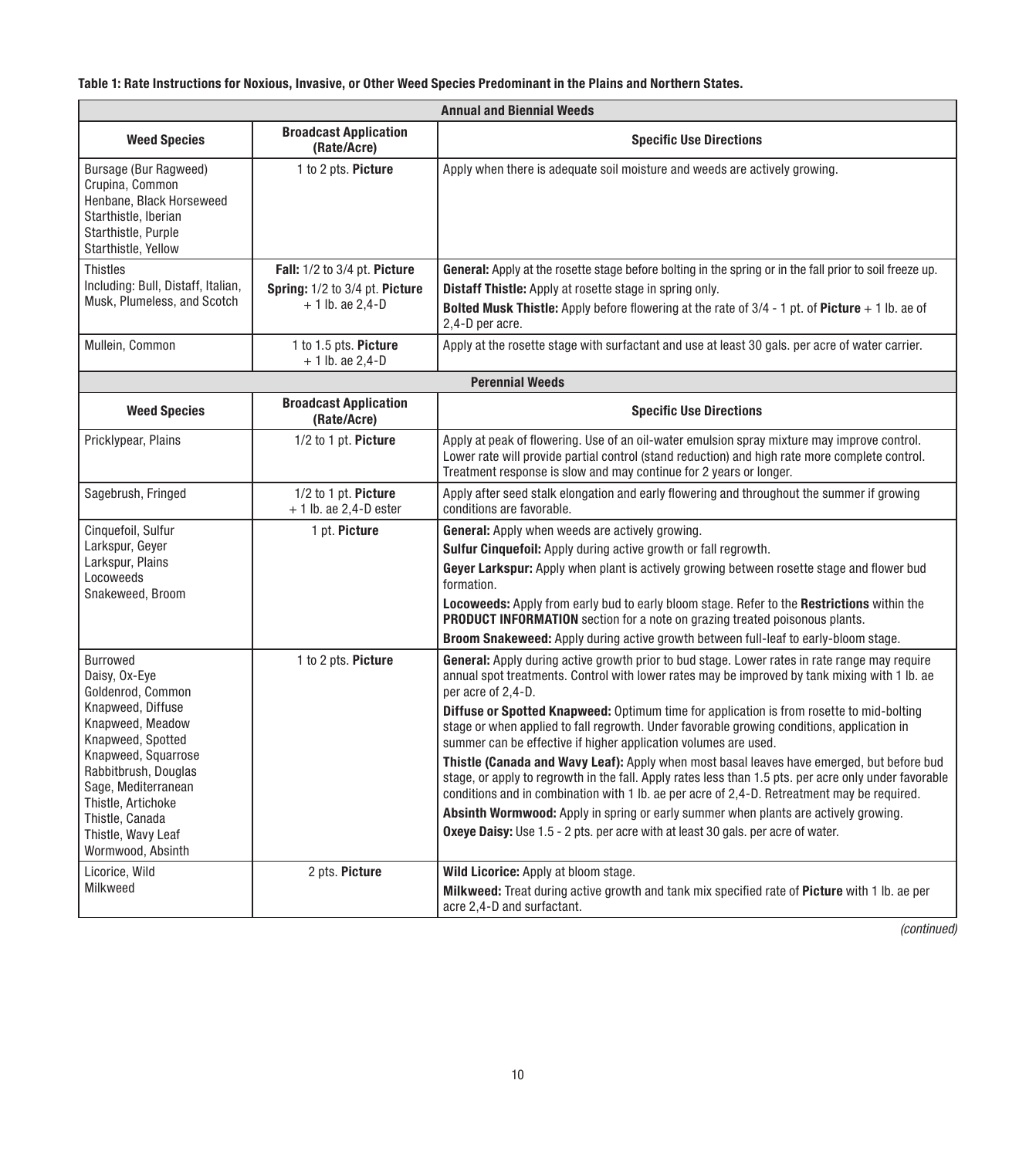#### Table 1: Rate Instructions for Noxious, Invasive, or Other Weed Species Predominant in the Plains and Northern States. *(continued)*

| Perennial Weeds (continued)                               |                                                                                                                                                                                                                                                                                                                                                              |                                                                                                                                                                                                                                                                                                  |  |
|-----------------------------------------------------------|--------------------------------------------------------------------------------------------------------------------------------------------------------------------------------------------------------------------------------------------------------------------------------------------------------------------------------------------------------------|--------------------------------------------------------------------------------------------------------------------------------------------------------------------------------------------------------------------------------------------------------------------------------------------------|--|
| <b>Weed Species</b>                                       | <b>Broadcast Application</b><br>(Rate/Acre)                                                                                                                                                                                                                                                                                                                  | <b>Specific Use Directions</b>                                                                                                                                                                                                                                                                   |  |
| Bindweed, Field<br>Gorse                                  | 2 to 4 pts. Picture                                                                                                                                                                                                                                                                                                                                          | <b>General:</b> Annual retreatment of these species will be required at rates at low end of rate range.<br>Control at low end of rate range may be improved by tank mixing with 1 lb. ae per acre 2,4-D.                                                                                         |  |
| Lupines                                                   |                                                                                                                                                                                                                                                                                                                                                              | <b>Russian Knapweed:</b> Apply during active growth from bud to mid-flowering or to fall regrowth.                                                                                                                                                                                               |  |
| Knapweed, Russian<br>Ragwort, Tansy<br>Skeletonweed, Rush |                                                                                                                                                                                                                                                                                                                                                              | Leafy Spurge: Apply at true flower stage of growth or apply to fall regrowth. Re-apply when level<br>of control falls below 80%.                                                                                                                                                                 |  |
| Spurge, Leafy<br>St. Johnswort<br>Toadflax, Dalmatian     |                                                                                                                                                                                                                                                                                                                                                              | <b>Dalmatian Toadflax:</b> Apply in the fall or summer when plants are actively growing through<br>full-bloom stage of growth.                                                                                                                                                                   |  |
| Larkspur, Tall                                            | 4 pts. Picture                                                                                                                                                                                                                                                                                                                                               | <b>General:</b> A retreatment program may be necessary for satisfactory control of these species.                                                                                                                                                                                                |  |
| Sowthistle, Perennial<br>Toadflax, Yellow                 |                                                                                                                                                                                                                                                                                                                                                              | Tall Larkspur: For best results apply from 6" tall to late-bloom stage. For increased control, apply<br>in tank- mix with Ally or Escort herbicide and non-ionic surfactant. Refer to the Restrictions within<br>the PRODUCT INFORMATION section for a note on grazing treated poisonous plants. |  |
|                                                           |                                                                                                                                                                                                                                                                                                                                                              | <b>Woody Plants</b>                                                                                                                                                                                                                                                                              |  |
| <b>Weed Species</b>                                       | <b>Broadcast Application</b><br>(Rate/Acre)                                                                                                                                                                                                                                                                                                                  | <b>Specific Use Directions</b>                                                                                                                                                                                                                                                                   |  |
| Juniper                                                   | 4 gts. per 100 gals. of spray                                                                                                                                                                                                                                                                                                                                | Apply as a high-volume foliar spray/individual plant treatment.                                                                                                                                                                                                                                  |  |
| Redcedar, Eastern                                         | Eastern redcedar can be controlled with spot concentrate applications of Picture in either the spring (April-May) or fall (September-October).                                                                                                                                                                                                               |                                                                                                                                                                                                                                                                                                  |  |
|                                                           | For best results, use 3 - 4 ml of Picture (undiluted) per 3 ft. of plant height. Application must precede periods of expected rainfall.<br>Apply directly to soil within the dripline and on the upslope side of the tree. For best results, apply to trees under 15 ft. in height. Do<br>not use more than 2 pts. of <b>Picture</b> per acre in any 1 year. |                                                                                                                                                                                                                                                                                                  |  |

#### Table 2: Rate Instructions for Broadleaf Weeds and Woody Species in the Southern U.S. (Alabama, Arkansas, Georgia, Louisiana, Mississippi, North Carolina, Oklahoma, South Carolina, Tennessee, Texas and Virginia)

Picture can be applied alone or in combination with 2,4-D amine or ester or other products labeled for rangeland and pastures to enhance control of certain species. When Picture is applied alone, herbicide symptoms will appear more slowly than when tank mixed with 2,4-D.

| <b>Annual and Biennial Weeds</b>         |                                                     |                                                                                                                                                                                                                                                                                     |  |
|------------------------------------------|-----------------------------------------------------|-------------------------------------------------------------------------------------------------------------------------------------------------------------------------------------------------------------------------------------------------------------------------------------|--|
| <b>Weed Species</b>                      | <b>Broadcast Application</b><br>(Picture Rate/Acre) | <b>Specific Use Directions</b>                                                                                                                                                                                                                                                      |  |
| Bitterweed, Western<br>Broomweed, Annual | Early Season: 3/4 to 1 1/2 pts.                     | <b>General:</b> Apply when there is adequate soil moisture and weeds are actively growing.                                                                                                                                                                                          |  |
| Buffalobur                               | Mid to Late Season: 1 to 2 pts.                     | Early Season: Apply only for very early in the season when weeds are no more than 2" - 3" tall.<br>Mid to Late Season: Apply to weeds from 3" tall to early flowering.                                                                                                              |  |
| Bursage (Bur Ragweed)                    |                                                     |                                                                                                                                                                                                                                                                                     |  |
| Camphorweed<br>Carrot, Wild              |                                                     | Thistles: Apply the lower rate in the rate range when thistles are in the rosette stage before<br>bolting. When bolting, increase rate and add 2,4-D.                                                                                                                               |  |
| Cocklebur                                |                                                     | Lanceleaf Ragweed: Use the higher rate within the specified rate range.                                                                                                                                                                                                             |  |
| Croton                                   |                                                     |                                                                                                                                                                                                                                                                                     |  |
| Horseweed                                |                                                     |                                                                                                                                                                                                                                                                                     |  |
| Lettuce, Prickly<br>Ragweed, Common      |                                                     |                                                                                                                                                                                                                                                                                     |  |
| Ragweed, Lanceleaf                       |                                                     |                                                                                                                                                                                                                                                                                     |  |
| Smartweed                                |                                                     |                                                                                                                                                                                                                                                                                     |  |
| Sneezeweed, Bitter                       |                                                     |                                                                                                                                                                                                                                                                                     |  |
| Sunflower                                |                                                     |                                                                                                                                                                                                                                                                                     |  |
| Thistle, Bull                            |                                                     |                                                                                                                                                                                                                                                                                     |  |
| Thistle, Musk                            |                                                     |                                                                                                                                                                                                                                                                                     |  |
| Snakeweed, Broom                         | Fall, Early Winter: 1 pt.                           | Fall and Early Winter: If rainfall is less than average prior to flowering, apply after flowering is<br>complete. If rainfall is average to above average prior to or during flowering, apply during full<br>flower and/or active pollination, before resumption of new top growth. |  |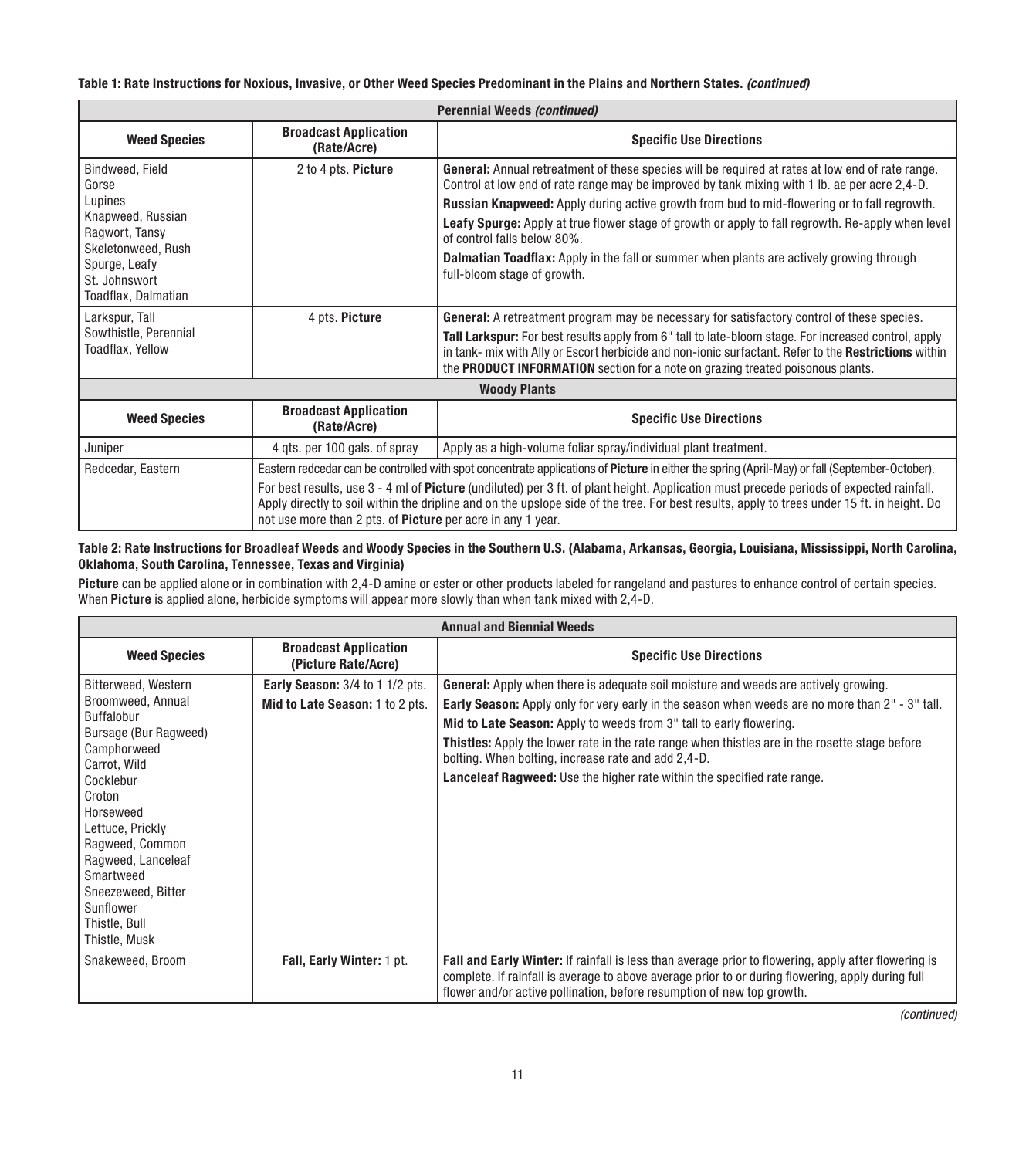Table 2: Rate Instructions for Broadleaf Weeds and Woody Species in the Southern U.S. (Alabama, Arkansas, Georgia, Louisiana, Mississippi, North Carolina,<br>Oklahoma, South Carolina, Tennessee, Texas and Virginia) *(continue* 

| <b>Perennial Weeds</b>                                                                                                                                                                                         |                                                     |                                                                                                                                                                                                                                                                                                                                                                                                                                                                                                                                                                   |  |
|----------------------------------------------------------------------------------------------------------------------------------------------------------------------------------------------------------------|-----------------------------------------------------|-------------------------------------------------------------------------------------------------------------------------------------------------------------------------------------------------------------------------------------------------------------------------------------------------------------------------------------------------------------------------------------------------------------------------------------------------------------------------------------------------------------------------------------------------------------------|--|
| <b>Weed Species</b>                                                                                                                                                                                            | <b>Broadcast Application</b><br>(Picture Rate/Acre) | <b>Specific Use Directions</b>                                                                                                                                                                                                                                                                                                                                                                                                                                                                                                                                    |  |
| <b>Bullnettle</b><br>Coneflower, Upright Prairie<br>Dock, Curly<br>Horsenettle, Carolina<br>Horsenettle, Western<br>Horsenettle, White<br>Ironweed<br>Nightshade, Silverleaf<br>Ragweed, Western<br>Yankeeweed | $1$ to $2$ pts.                                     | <b>General:</b> Apply when there is adequate soil moisture and weeds are actively growing.<br>Nettles and Silverleaf Nightshade: Apply when plants begin to flower in spring.<br>Upright Prairie Coneflower: Apply when plants are 2" - 6" tall, before flowering.<br><b>Curly Dock:</b> Apply up to bolting.<br><b>Ironweed:</b> Apply up to bud stage.<br>Yankeeweed: Apply when plants are 8" - 10" tall.                                                                                                                                                      |  |
| Goldaster, Gray<br>Goldaster, Narrowleaf<br>Goldenweed, Common<br>Goldenweed, Drummond<br>(Isocoma spp.)                                                                                                       | $1$ to $2$ pts.                                     | Gray and Narrowleaf Goldaster: Apply in oil-water emulsion in spring during bud stage<br>(pre-bloom). Thorough coverage is essential.<br>Goldenweed: Apply in spring (April - June) when there is substantial canopy development as a result of<br>good growing conditions. Add an agricultural surfactant at 0.25% - 0.5% or apply in oil-water emulsion.<br>Increase spray volume, 4 - 5 gpa by air or 15 - 20 gpa by ground, to ensure thorough coverage.                                                                                                      |  |
| Poisonous Plants, including:<br>Groundsel (Senecio spp.)<br><b>Lambert Crazyweed</b><br>Loco, Woolly<br>Loco, Wooton (Garbancillo)                                                                             | 1 1/2 to 2 pts.                                     | <b>General:</b> Apply in fall or winter when there is adequate soil moisture and weeds are actively growing.<br>Herbicide application may increase palatability of poisonous plants. Do not graze treated areas until<br>poisonous plants are dry and no longer palatable to livestock. Refer to the <b>Restrictions</b> within the<br><b>PRODUCT INFORMATION</b> section for a note on grazing treated poisonous plants.<br><b>Locoweeds:</b> To improve wetting of locoweeds, use an agricultural surfactant at 0.25% - 0.5% or<br>apply in oil-water emulsion. |  |

| Cactus                                                                                            | <b>Broadcast Application</b><br>(Rate/Acre)                    | <b>High Vol. Foliar</b><br>(Rate/100 gals.)                                      | <b>Specific Use Directions</b>                                                                                                                                                                                                                                                                                                                                                                                                           |
|---------------------------------------------------------------------------------------------------|----------------------------------------------------------------|----------------------------------------------------------------------------------|------------------------------------------------------------------------------------------------------------------------------------------------------------------------------------------------------------------------------------------------------------------------------------------------------------------------------------------------------------------------------------------------------------------------------------------|
| Cactus sp.<br>Cactus, Cholla                                                                      |                                                                | 4 ats. Picture                                                                   | Apply any time of the year with water and surfactant. Good coverage<br>is essential.                                                                                                                                                                                                                                                                                                                                                     |
| <b>Woody Plants:</b>                                                                              |                                                                | Note: Consult local specifications for specific rates within listed rate ranges. |                                                                                                                                                                                                                                                                                                                                                                                                                                          |
| Huisache (Suppression)                                                                            | 2 pts. Picture<br>1 pt. 60.45% Triclopyr,<br>butoxyethyl ester | 2 ats. Picture<br>1 gt. 60.45% Triclopyr,<br>butoxyethyl ester                   | Fall application is advised, however, fall applications will not provide<br>satisfactory control of other woody species in the South Texas mixed<br>brush complex. Performance can be erratic.                                                                                                                                                                                                                                           |
| Juniper, including: Alligator, Redberry, Utah,<br>One-Seeded, and Eastern Redcedar<br>Pinyon Pine |                                                                | 4 ats. Picture                                                                   | Apply May through July. Complete coverage is essential. Results<br>with ashe juniper may be variable with high volume foliar application.                                                                                                                                                                                                                                                                                                |
| Pricklypear, Lindheimer<br>(Unburned Rangeland)                                                   | 2 pts. Picture                                                 | 4 ats. Picture                                                                   | Application may be made anytime, but optimum time is late August<br>to early November. Onset of herbicidal activity is very slow and may<br>continue for 2 years or longer. Good coverage is essential.                                                                                                                                                                                                                                  |
| Pricklypear, Lindheimer<br>(Burned Rangeland)                                                     | 1 pt. Picture                                                  | 2 ats. Picture                                                                   | Conduct intense controlled burns from December through March and apply<br>Picture mid-April through May. Rainfall following burning can also stimulate<br>prolific resprouting of the burned plants. Good coverage is also essential.                                                                                                                                                                                                    |
| Pricklypear, Plains                                                                               | 1 1/2 to 2 pts. Picture                                        | 4 gts. Picture                                                                   | Optimum time for treatment is during flowering. Control may be improved<br>by use of an oil- water emulsion spray mixture. Lower rate will provide<br>partial control (stand reduction) and high rate more complete control.<br>Treatment response is slow and may continue for 2 years or longer.                                                                                                                                       |
| Rose, Macartney<br>Rose, Multiflora                                                               | 1 qt. Picture<br>2 lbs. ae 2,4-D                               | 1 to 2 gts. Picture<br>2 to 4 lbs. ae 2.4-D                                      | Apply in the spring or fall when conditions are favorable for plant growth.<br>Use an agricultural surfactant (0.5% v/v) or apply as an oil-water<br>emulsion. Ensure thorough and uniform coverage by applying at higher<br>spray volume, 5 or more gpa by air or 20 or more gpa by ground. Avoid<br>treatment less than 9 - 12 months after mowing when plants have a high<br>percentage of new growth. Repeat treatment as necessary. |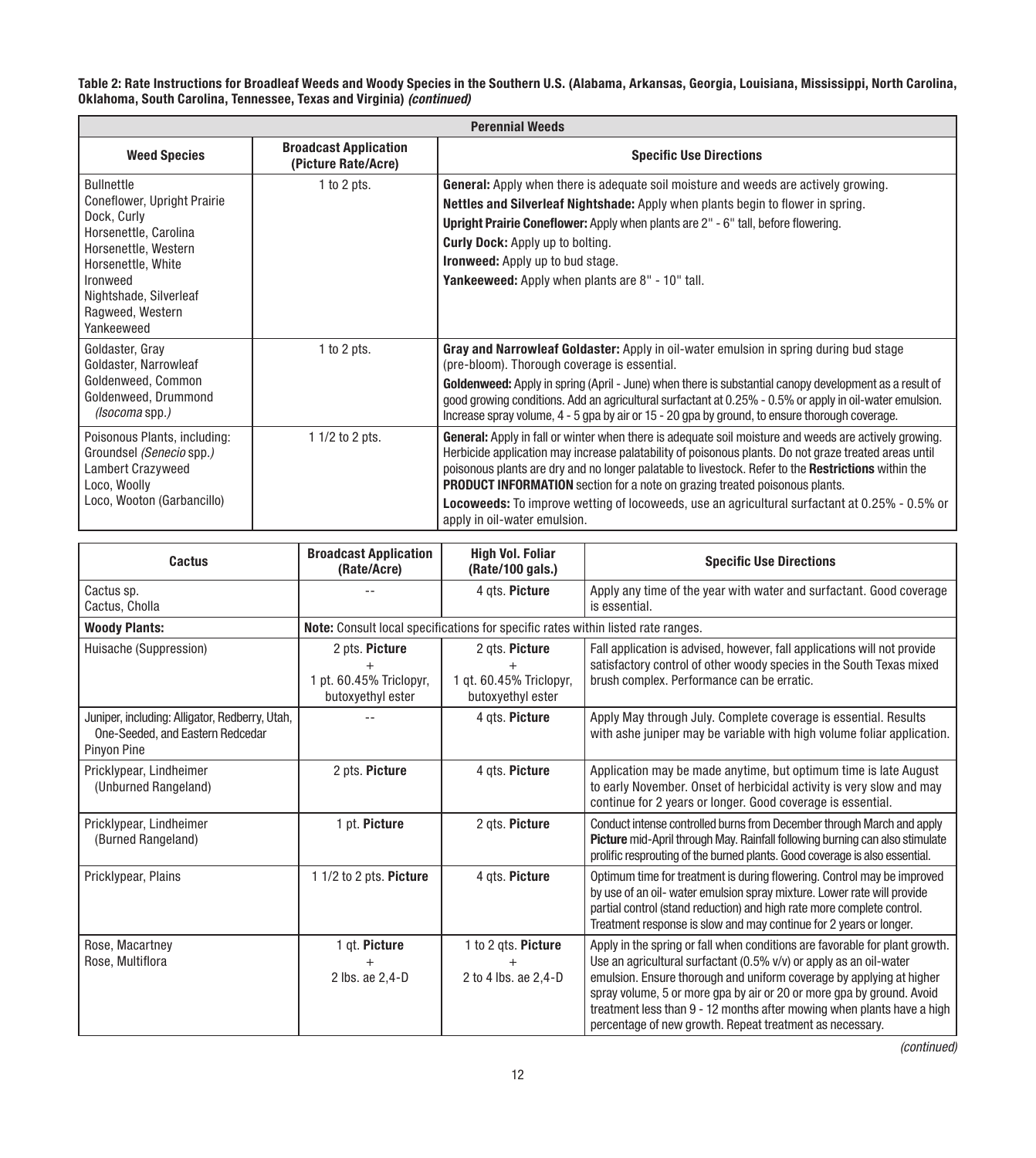| Cactus                                                                                                                                       | <b>Broadcast Application</b><br>(Rate/Acre)                                                                                                                                                                 | <b>High Vol. Foliar</b><br>(Rate/100 gals.)                                                                                                                                                                      | <b>Specific Use Directions</b>                                                                                                                                                                                                                                                                                                                                                                                                                                                                                                                                   |
|----------------------------------------------------------------------------------------------------------------------------------------------|-------------------------------------------------------------------------------------------------------------------------------------------------------------------------------------------------------------|------------------------------------------------------------------------------------------------------------------------------------------------------------------------------------------------------------------|------------------------------------------------------------------------------------------------------------------------------------------------------------------------------------------------------------------------------------------------------------------------------------------------------------------------------------------------------------------------------------------------------------------------------------------------------------------------------------------------------------------------------------------------------------------|
| Tallowtree, Chinese                                                                                                                          | 1 gt. Picture<br>2 lbs. ae 2,4-D or 1 pt.<br>60.45% Triclopyr,<br>butoxyethyl ester                                                                                                                         | 2 gts.<br><sub>0r</sub><br>1 to 2 gts. Picture<br>2 to 4 lbs. ae 2.4-D or<br>1 gt. 60.45% Triclopyr,<br>butoxyethyl ester                                                                                        | Apply in the spring or fall, when conditions are favorable for plant<br>growth. Use an agricultural surfactant (0.5% v/v) or use an oil-water<br>emulsion and higher spray volumes, 5 gpa or more by air and 20 gpa<br>or more by ground.                                                                                                                                                                                                                                                                                                                        |
| South Texas Mixed Brush, including:<br>Acacia (Blackbrush, Catclaw,<br>Twisted), Granjeno, Guajillo,<br>Mesquite, Pricklypear, and Tasajillo | 2 pts. Picture<br>1.75 pts. Mixture of<br>6.02%<br>Aminopyralid-potassium<br>and 30.82% clopyralid<br>monoethanolamine salt<br><sub>0r</sub><br>1 to 2 pts, 60,45%<br>Triclopyr, butoxyethyl<br>ester       | 2 gts. Picture<br>2 to 3 pts. 60.45%<br>Triclopyr, butoxyethyl<br>ester or<br>3.5 pts. Mixture of<br>6.02%<br>Aminopyralid-potassium<br>and 30.82% clopyralid<br>monoethanolamine salt*                          | Apply in an oil-water emulsion. Use 4 or more gpa by air or 20 or<br>more gpa by ground. For application timing for mesquite, see<br>comments in section on mesquite control.<br>Tank mixing Picture with Mixture of 6.02% Aminopyralid-<br>potassium and 30.82% clopyralid monoethanolamine salt will<br>provide improved control of pricklypear and legume species such as<br>mesquite and acacias while tank mixing with 60.45% Triclopyr,<br>butoxyethyl ester will provide improved control of non-leaume<br>species such as granjeno, oaks, and hackberry. |
| Mesquite                                                                                                                                     | 1 to 2 pts. Picture<br>1.75 pts. Mixture of<br>6.02%<br>Aminopyralid-potassium<br>and 30.82% clopyralid<br>monoethanolamine salt<br><sub>0r</sub><br>2 pts.<br>1 pt. 60.45% Triclopyr,<br>butoxyethyl ester | 1 to 2 gts. Picture<br>3.5 pts. Mixture of<br>6.02% Aminopyralid-<br>potassium and 30.82%<br>clopyralid<br>monoethanolamine salt *<br><sub>or</sub><br>1 1/2 to 3 pts. 60.45%<br>Triclopyr, butoxyethyl<br>ester | Picture Alone: Apply as a water spray or oil-water emulsion (see<br><b>MIXING PROCEDURES</b> ) in 4 or more gpa by air or 10 or more gpa by<br>ground. Increase spray volumes with increasing brush density and<br>height to ensure adequate coverage. Where control of pricklypear<br>cactus is desired, use the 2 pts. per acre rate of <b>Picture</b> .                                                                                                                                                                                                       |

\* Assumes a delivery volume of 50 gpa of mixture, if delivery volume is higher or lower, adjust the amount per 100 gals. to achieve the rate indicated in Broadcast Application (Rate/Acre) column.

Picture in Tank Mix: Tank mixing with Mixture of 6.02% Aminopyralid-potassium and 30.82% clopyralid monoethanolamine salt will provide control of pricklypear and improved control of legume species such as mesquite and acacias, while tank mixing with 60.45% Triclopyr, butoxyethyl ester will provide improved control of non-legume species such as granjeno, oaks and hackberry. Regrowth mesquite must be at least 4 ft. tall prior to treatment. See labels for Mixture of 6.02% Aminopyralid-potassium and 30.82% clopyralid monoethanolamine salt and 60.45% Triclopyr, butoxyethyl ester for additional treatment instructions and information on mesquite control. Within rate ranges given for Picture and tank mix products, consult local specifications.

Timing and Factors in Control: The herbicidal response of mesquite is strongly influenced by environmental conditions as well as foliage condition and stage of growth. For best results, apply when new growth foliage has turned from light to dark green, when the soil temperature has reached 75°F - 83°F at a depth of 12" - 18", and soil moisture is adequate for plant growth. Application must be made within 45 days after the critical soil temperature at the 12" - 18" depth has been reached or, if Picture is applied in combination with Sendero, within 60 days. Product performance may be adversely affected if application is made before mesquite foliage has turned from light to dark green or if foliage has been injured or removed by late frost, insects, hail or plant diseases. Do not apply if mesquite exhibits new (light green) growth in response to significant rainfall during the growing season. Soil temperatures at the 12" - 18" depth may vary with soil texture and drainage. Coarse-textured (sandy) soils warm up sooner than fine-textured soils (clay) soils and dry soils warm up more quickly than wet soils.

Re-Application: Do not reapply in the same growing season. Retreatment will not be effective until woody plants develop sufficient new foliage for interception. uptake, and translocation of the herbicide to plant roots.

#### Spot Concentrate Application for Juniper Control

| Ashe Juniper      | <b>General:</b> Apply Picture undiluted as a spot concentrate application prior to periods of expected rainfall. Apply directly to the soil within |
|-------------------|----------------------------------------------------------------------------------------------------------------------------------------------------|
| Eastern Redcedar  | the dripline and on the upslope side of the tree. For best results, apply to trees under 12 ft. in height. Refer to the directions for Soil        |
| Eastern Persimmon | Spot Concentrate in the Special Application Methods section.                                                                                       |
|                   | Ashe Juniper: Apply 4 - 6 ml per 3 ft. of plant height in the spring (April-May).                                                                  |
|                   | Eastern Redcedar: Apply 3 - 4 ml per 3 ft. of plant height in either spring (April-May) or fall (September-October).                               |
|                   | <b>Eastern Persimmon:</b> Apply 2 - 4 ml per inch of stem diameter in spring (March through May).                                                  |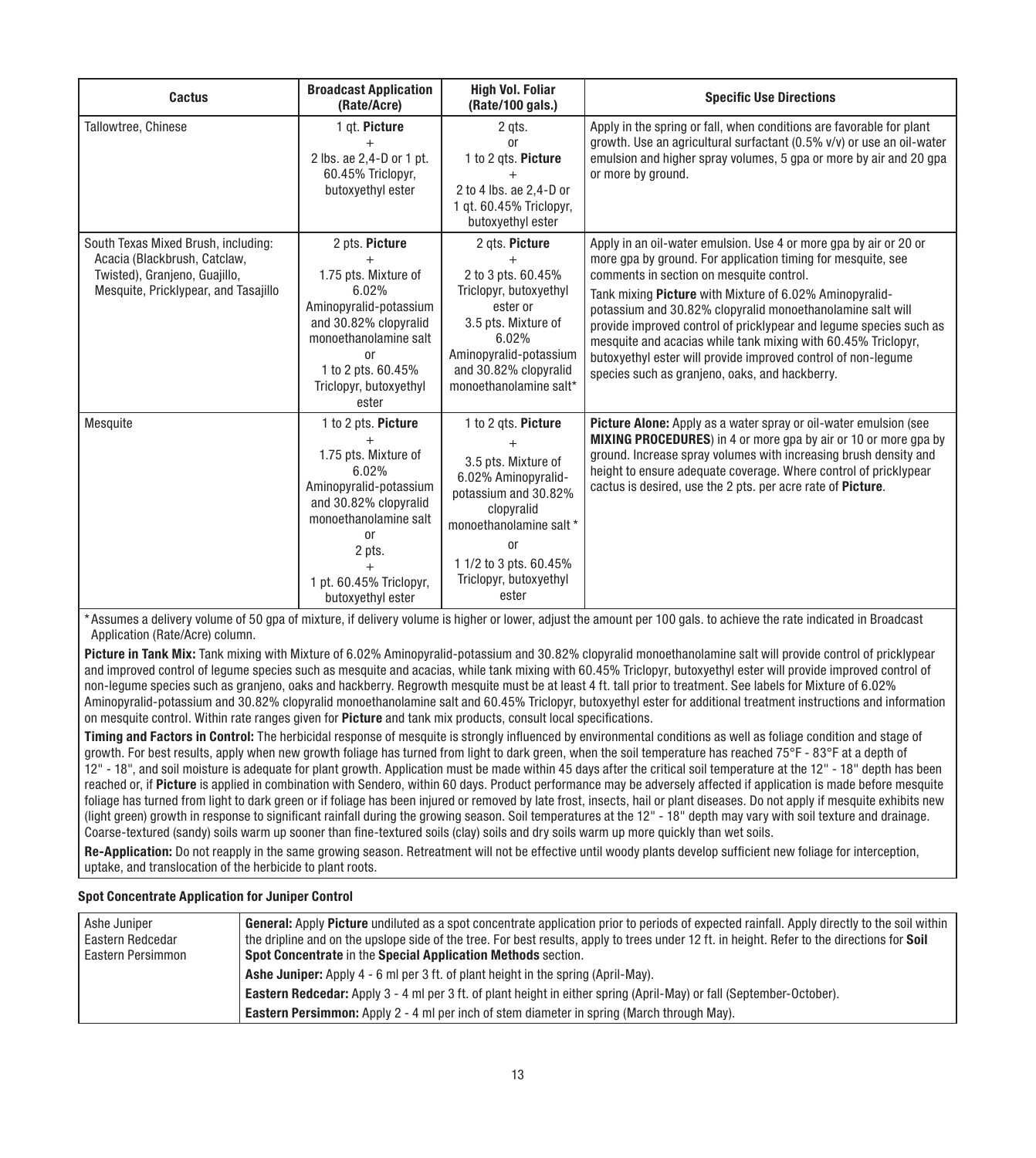#### SEEDING TO PERMANENT GRASSES, INCLUDING CONSERVATION RESERVE PROGRAM (CRP) ACRES

#### Newly Seeded Grasses

Picture must be applied only after perennial grasses are well established as indicated by development of a good secondary root system and vigorous growth (usually 45 - 60 days after planting). Most perennial grasses show improved tolerance to the post-emergence applications at this stage of development. Generally, wheatgrass species are more tolerant to Picture soil residues. For best results, apply to actively growing weeds in a spray volume of 2 or more gals. of water per acre by air or 10 or more gals. of water per acre by ground. Refer to the weeds rate chart for information on target weed species and application rates.

#### Perennial Broadleaf Weeds

Apply Picture to actively growing perennial broadleaf weeds at up to 2 pts. per acre after the grass is well established. Risk of grass injury is greatest when using the maximum of 2 pts. per acre rate.

#### Annual Broadleaf Weeds

Apply Picture at 0.5 - 0.75 pt. per acre to actively growing susceptible annual broadleaf weeds, (including Russian thistle). Picture can also be tank mixed with 0.5 - 1 lb. ae per acre of 2,4-D where 2,4-D sensitive species are present. Read and follow all directions for use and use precautions on other product labels.

#### Weed Control Prior to Seeding Cool Season Perennial Grasses

Weed control with Picture fits into grass re-vegetation programs where perennial range or reclamation grass species are to be established in non-cropland, rangeland, permanent grass pastures, or CRP areas. Picture may be applied in the spring or early summer, depending on the target weed species, and grass seed planted in the fall when conditions are favorable for grass establishment. Alternatively, Picture may be applied in the fall and grass seed planted in the winter or spring when conditions are favorable for grass establishment.

Apply Picture at 1 qt. per acre or less. Refer to the weeds rate chart for information on target weed species and application rates. When Picture is applied at 1 qt. per acre, there may be temporary injury to new plantings of certain **perennial** grass species, depending on sensitivity. However, temporary grass injury will be more than offset by the benefits to grasses due to decreased weed competition. Germination of **annual** grass species may be suppressed after treatment.

To optimize weed control, it is suggested the application area be disturbed as little as possible by the seeding operation. After application, the site must be left undisturbed for a minimum of 14 days prior to seedbed preparation or seeding. Potential for injury to sensitive grass species can be decreased by increasing the interval between application and seeding operations.

#### Precautions:

- Conditions that stress grasses, such as drought, will increase potential for injury to the grass at all stages of growth.
- To reduce potential damage to subsequent small grain crops or grain sorghum (milo), use the lower rate or discontinue the use of Picture at least 2 years prior to the seeding of small grain crops. After CRP, do not plant broadleaf crops in treated acres until an adequately sensitive bioassay shows that no detectable picloram is present in the soil.
- Picture at rates over 2 pts, per acre may suppress certain established grasses such as bromegrass and blue gramma. However, subsequent grass growth should be improved by release from weed competition.

#### Restrictions:

- Do not use Picture if legumes are a desired cover during CRP.
- Do not rotate to grain sorghum (milo) if greater than 1 pt. per acre of Picture has been applied. Do not plant grain sorghum within 8 months after application. Do not use this product for sweet sorghum production or on land that will be rotated to sweet sorghum.

#### FALLOW CROPLAND (Not Rotated to Broadleaf Crops.)

Apply Picture as a post-harvest or fallow treatment in continuous grain or during the fallow period. Picture may be applied alone or in tank mix combination with 2.4-D or other herbicides registered for this use. Apply in 2 or more gals. of water per acre by air or 5 or more gals. per acre by ground.

#### Application Rates

Annual Weeds: To control annual weeds such as Russian thistle and wild buckwheat, apply 0.25 - 0.5 pt. per acre of Picture in tank mix combination with 0.5 - 1 lb. ae of 2,4-D or other herbicides registered for use on fallow land. Apply when weeds are actively growing.

Field Bindweed: Apply 0.5 - 1 pt. per acre of Picture plus 0.5 - 1 lb. ae per acre of 2,4-D when bindweed is actively growing. Optimum time for treatment is when plant runners reach 8" - 12". Use 0.5 pt. per acre to control light to moderate infestations under good growing conditions or to reduce the potential for crop injury. Use 1 pt. per acre for heavy infestations and to start a treatment program for long-term control. Some regrowth will occur the following season and a re-treatment program of 0.5 pt. of Picture plus 0.5 lb. ae of 2,4-D for 1 - 2 years will provide stand reduction.

Canada Thistle: Apply 1 pt. per acre of Picture plus 1 lb. ae per acre of 2,4-D when the majority of thistle plants are emerged but prior to bud stage.

#### Crop Rotation

Use only on land to be planted the following year to grass, barley, oats, wheat, grain sorghum (milo) or fallowed. Do not plant grain sorghum within 8 months after application. Do not use this product for sweet sorghum production or on land that will be rotated to sweet sorghum. Many broadleaf crops are extremely sensitive to soil residues of Picture. Do not plant sensitive broadleaf crops for 36 months after treatment or until soil residues have declined to a safe level as indicated by an adequately sensitive bioassay using the intended broadleaf crop. A bioassay is advised following treatment prior to planting any sensitive broadleaf crop.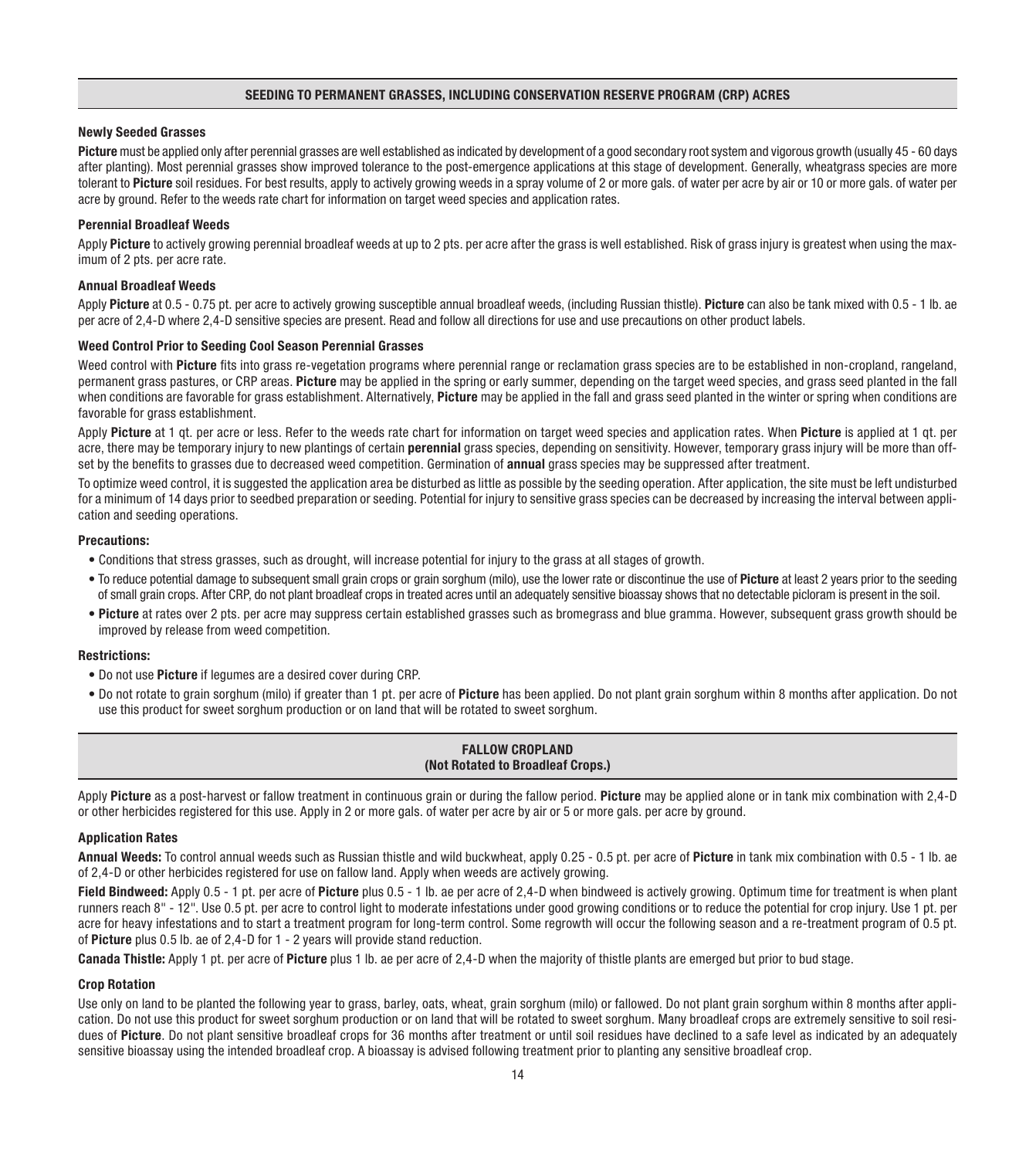#### Pre-Plant Interval

A pre-plant interval following application of Picture prior to planting small grains is advised to reduce or eliminate potential crop injury and/or yield reduction. The possibility for crop injury or yield reduction to occur depends on application rate, soil organic matter, rainfall, temperature and incidence of cereal diseases. Adequate soil moisture and soil temperature during the pre-plant interval is important in reducing, but may not eliminate, the risk of crop injury. When considering use of Picture on fallow land, growers must consider the benefit of weed control against the risk of crop damage and treat only if the risk of injury to small grains can be tolerated. The following pre-plant intervals are advised:

- For Applications Up to 0.5 pt. per Acre: Allow a minimum of 45 days of soil temperatures above 40°F between application and planting.
- For Applications of Greater than 0.5 pt. and Up to 1 pt. per Acre: Allow a minimum of 60 days of soil temperatures above 40°F between application and planting, except in the states of Idaho, North Dakota, Nebraska, Montana, Oregon, South Dakota, Washington and Wyoming, where the minimum pre-plant interval is 90 days.

#### Restrictions:

- Do not apply more than 1 pt. per acre as a broadcast treatment per annual growing season.
- Spot Treatment: See Spot Treatment within the APPLICATION INSTRUCTIONS section for directions for calibration, spray volume determination and mixing. Spot treatments of Picture at rates over 1 pt. per acre can be made on fallow, non-irrigated cropland if the treated areas comprise less than 10% of the immediate field in any 1 year. Do not apply Picture to cropland at rates exceeding 2 gts, per acre. When Picture is applied at rates above 1 pt. per acre, injury to small grains may result for periods up to 2 years after treatment.

#### WEED CONTROL IN SPRING SEEDED BARLEY, OATS, AND WHEAT (Not Underseeded with a Legume.)

#### For Use Only in the State of Montana.

Picture is advised for the control of susceptible annual broadleaf weeds including volunteer sunflower, wild buckwheat, lambsquarters, pigweed, Russian thistle, and sowthistle. This product may cause shorter straw on some varieties of cereals but grain yields are usually not affected.

#### Restrictions:

- Do not apply to cropland that is flood irrigated or areas that are sub-irrigated by a shallow water table.
- Apply only to cropland dedicated to growing cereal grains. Do not apply to cropland that may be rotated to any broadleaf crop.
- Do not treat durum wheat since some varieties of durum wheat may be injured.
- Use only on land that will be planted the following year to grass, barley, oats, wheat, grain sorghum (milo) or fallowed. Do not plant grain sorghum within 8 months after application. Do not use this product for sweet sorghum production or on land that will be rotated to sweet sorghum.
- Do not apply Picture within 50 days before harvest.
- Do not graze or feed forage from treated areas for 2 weeks after treatment. Do not harvest hay from treated wheat, barley, or oat grain crops.
- Do not apply more than 1.5 fl. oz. of **Picture** per acre during the small grain growing season.

#### Broadcast Treatment (Ground and Aerial Applications)

Picture can be applied as a single broadcast treatment by ground or aerially to control several broadleaf weeds by itself or as a tank mix with 2,4-D. MCPA, or sulfonylurea herbicides such as Ally. Apply Picture at the rates specified in the following table in 2 - 5 gals. of water per acre by air or in 5 - 20 gals. of water per acre by ground. The addition of surfactants may aid control under dry conditions, but may reduce crop tolerance. Read and follow directions and precautions on other product labels when tank mixing.

#### Application Timing

Spring Wheat, Barley and Oats: Apply from the 3- to 5-leaf growth stage to early jointing stage of growth as indicated in the table below. Applications at the 3- to 5-leaf stage occasionally cause slight head malformations and straw shortening but normally do not affect yield.

Durum Wheat: Do not apply to durum wheat since some varieties of durum wheat may be injured.

Winter Wheat and Barley: Apply only after resumption of active growth in the spring until the early jointing stage.

#### Use Rates for Wheat, Barley and Oats\*

| <b>Weed Species</b>                                                                                                                                | Weed Growth Stage <sup>1</sup><br>(Inches) | <b>Crop Growth Stage</b>        | Amounts of Each Product Per Acre <sup>2</sup> |                                 |                                 |
|----------------------------------------------------------------------------------------------------------------------------------------------------|--------------------------------------------|---------------------------------|-----------------------------------------------|---------------------------------|---------------------------------|
|                                                                                                                                                    |                                            |                                 | Picture<br>(Fl. 0z.)                          | 4 lbs. ae/gal.<br>2.4-D or MCPA | 6 lbs. ae/gal.<br>2.4-D or MCPA |
| More susceptible species, such as: Lambsquarters,<br>Pennycress, Wild Mustard, and Mayweed                                                         | 3"                                         | 3- to 5-leaf to early tillering |                                               | $1/2$ pint                      | $1/3$ pint                      |
|                                                                                                                                                    | $3" - 6"$                                  | Tillering to early jointing     | 11/2                                          | $3/4$ pint                      | $1/2$ pint                      |
| Less susceptible species such as: Volunteer Sunflower,<br>Wild Buckwheat, Russian Thistle, Pigweed, and<br>Canada Thistle (Top Growth Suppression) | $1" - 6"$                                  | Tillering to early jointing     | 11/2                                          | $3/4 - 1$ pint                  | $1/2 - 2/3$ pint                |
| *For oats, do not tank mix with 2.4-D herbicides.                                                                                                  |                                            |                                 |                                               |                                 |                                 |

\* For oats, do not tank mix with 2,4-D herbicides.

 $1$  For best results, treat when weeds have 2 - 4 leaves and are actively growing.

<sup>2</sup> When measuring small amounts of **Picture**, special care must be taken not to exceed specified rates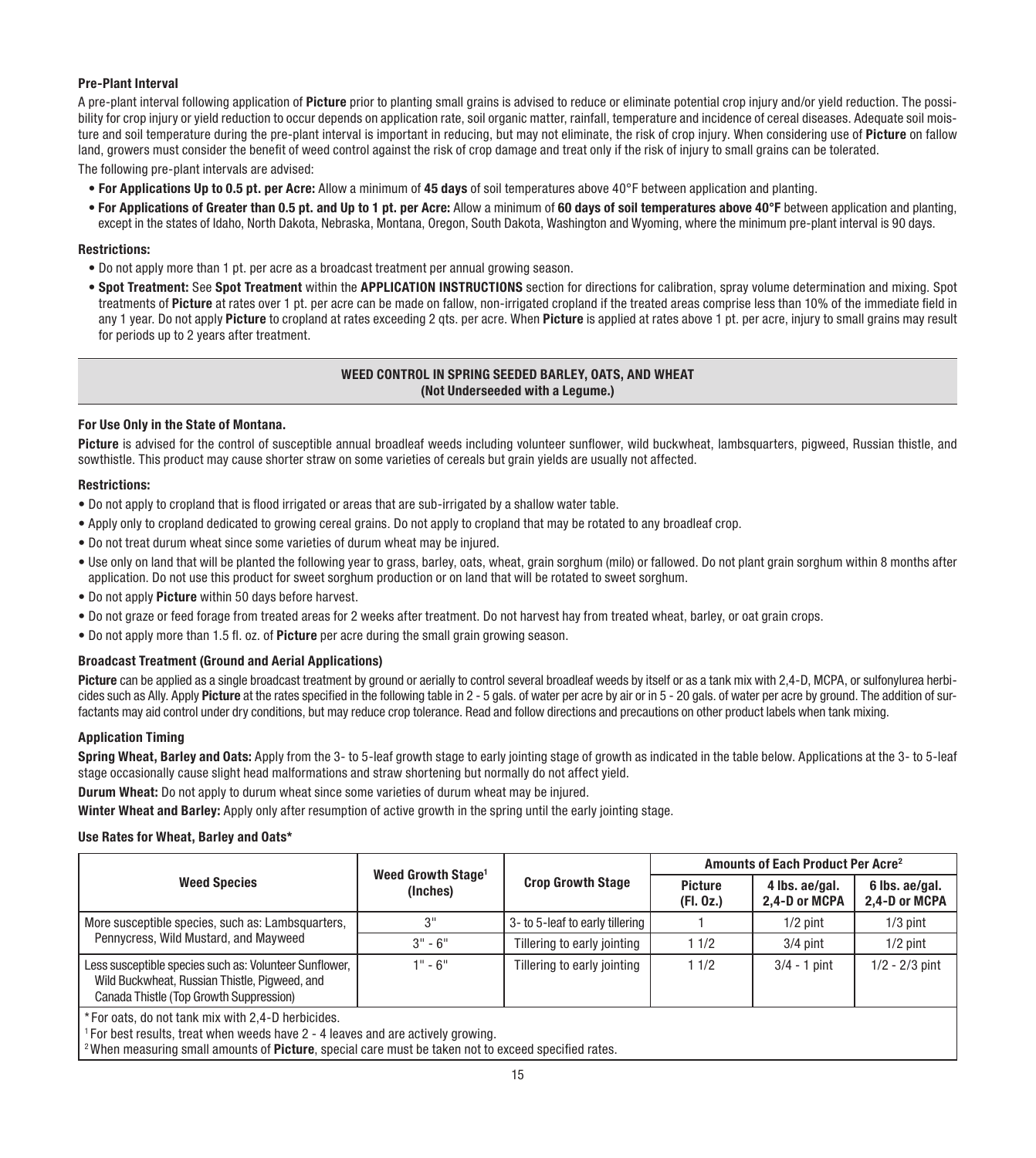## STORAGE AND DISPOSAL

Do not contaminate water, food, or feed by storage or disposal.

PESTICIDE STORAGE: If this product is exposed to subfreezing temperatures, the active ingredient may crystallize and settle out of solution. Under these conditions the product should be warmed to at least 40°F and agitated well to dissolve any crystallized material prior to use.

PESTICIDE DISPOSAL: Wastes resulting from the use of this product must be disposed of on site or at an approved waste disposal facility. Open dumping is prohibited. Improper disposal of unused pesticide, spray mixture, or rinse water is a violation of Federal law. If these wastes cannot be used according to label instructions, contact your State Pesticide or Environmental Control Agency, or the Hazardous Waste representative at the nearest EPA Regional Office for guidance in proper disposal methods.

#### CONTAINER HANDLING:

Less Than or Equal to 5 Gallons. Nonrefillable container. Do not reuse or refill this container. Offer for recycling if available. Triple rinse container or pressure rinse (or equivalent) promptly after emptying. Triple rinse as follows: Empty the remaining contents into application equipment or a mix tank and drain for 10 seconds after the flow begins to drip. Fill the container 1/4 full with water and recap. Shake for 10 seconds. Pour rinsate into application equipment or a mix tank or store rinsate for later use or disposal. Drain for 10 seconds after the flow begins to drip. Repeat this procedure two more times. Then offer for recycling if available or reconditioning if appropriate or puncture and dispose of in a sanitary landfill or by other procedures allowed by State and local authorities.

Greater Than 5 Gallons. Nonrefillable container. Do not reuse or refill this container. Offer for recycling, if available. Triple rinse container or pressure rinse (or equivalent) promptly after emptying. Triple rinse as follows: Empty the remaining contents into application equipment or a mix tank. Fill the container 1/4 full with water. Replace and tighten closures. Tip container on its side and roll it back and forth, ensuring at least one complete revolution, for 30 seconds. Stand the container on its end and tip it back and forth several times. Turn the container over onto its other end and tip it back and forth several times. Empty the rinsate into application equipment or a mix tank or store rinsate for later use or disposal. Repeat this procedure two more times. Dispose of empty container in a sanitary landfill or by other procedures allowed by State and local authorities.

For Bulk and Mini-Bulk Containers. Refillable container. Refill this container with pesticide only. Do not use this container for any other purpose. Cleaning the container before final disposal is the responsibility of the person disposing of the container. Cleaning before refilling is the responsibility of the person refilling. To clean container before final disposal, empty the remaining contents from this container into application equipment or mix tank. Fill the container about 10% full with water. Agitate vigorously or recirculate water with the pump for 2 minutes. Pour or pump rinsate into application equipment or rinsate collection system. Repeat this rinsing procedure two more times. Then offer for recycling if available or puncture and dispose of in a sanitary landfill, or by other procedures allowed by State and local authorities.

#### CONTAINER IS NOT SAFE FOR FOOD, FEED, OR DRINKING WATER!

#### CONDITIONS OF SALE AND LIMITATION OF WARRANTY AND LIABILITY

NOTICE: Read the entire Directions for Use and Conditions of Sale and Limitation of Warranty and Liability before buying or using this product. If the terms are not acceptable, return the product at once, unopened, and the purchase price will be refunded.

The Directions for Use of this product must be followed carefully. It is impossible to eliminate all risks inherently associated with the use of this product. Ineffectiveness or other unintended consequences may result because of such factors as manner of use or application, weather, presence of other materials or other influencing factors in the use of the product, which are beyond the control of Sharda USA LLC or Seller. To the extent consistent with applicable law, all such risks shall be assumed by Buyer and User, and Buyer and User agree to hold Sharda USA LLC and Seller harmless for any claims relating to such factors.

Sharda USA LLC warrants that this product conforms to the chemical description on the label and is reasonably fit for the purposes stated in the Directions for Use, subject to the inherent risks referred to above, when used in accordance with directions under normal use conditions. This warranty does not extend to the use of this product contrary to label instructions, or under conditions not reasonably foreseeable to or beyond the control of Seller or Sharda USA LLC and to the extent consistent with applicable law, Buyer and User assume the risk of any such use. To the extent consistent with applicable law, SHARDA USA LLC MAKES NO WARRANTIES OF MERCHANTABI-LITY OR OF FITNESS FOR A PARTICULAR PURPOSE NOR ANY OTHER EXPRESS OR IMPLIED WARRANTY EXCEPT AS STATED ABOVE.

To the extent consistent with applicable law, neither Sharda USA LLC nor Seller shall be liable for any incidental, consequential or special damages resulting from the use or handling of this product. TO THE EXTENT CONSISTENT WITH APPLICABLE LAW, THE EXCLUSIVE REMEDY OF THE USER OR BUYER, AND THE EXCLUSIVE LIABIL-ITY OF SHARDA USA LLC AND SELLER FOR ANY AND ALL CLAIMS, LOSSES, INJURIES OR DAMAGES (INCLUDING CLAIMS BASED ON BREACH OF WARRANTY, CONTRACT, NEGLIGENCE, TORT, STRICT LIABILITY OR OTHERWISE) RESULTING FROM THE USE OR HANDLING OF THIS PRODUCT, SHALL BE THE RETURN OF THE PURCHASE PRICE OF THE PRODUCT OR, AT THE ELECTION OF SHARDA USA LLC OR SELLER, THE REPLACEMENT OF THE PRODUCT.

Sharda USA LLC and Seller offer this product, and Buyer and User accept it, subject to the foregoing Conditions of Sale and Limitation of Warranty and Liability, which may not be modified except by written agreement signed by a duly authorized representative of Sharda USA LLC.

All trademarks are the property of their respective owners.